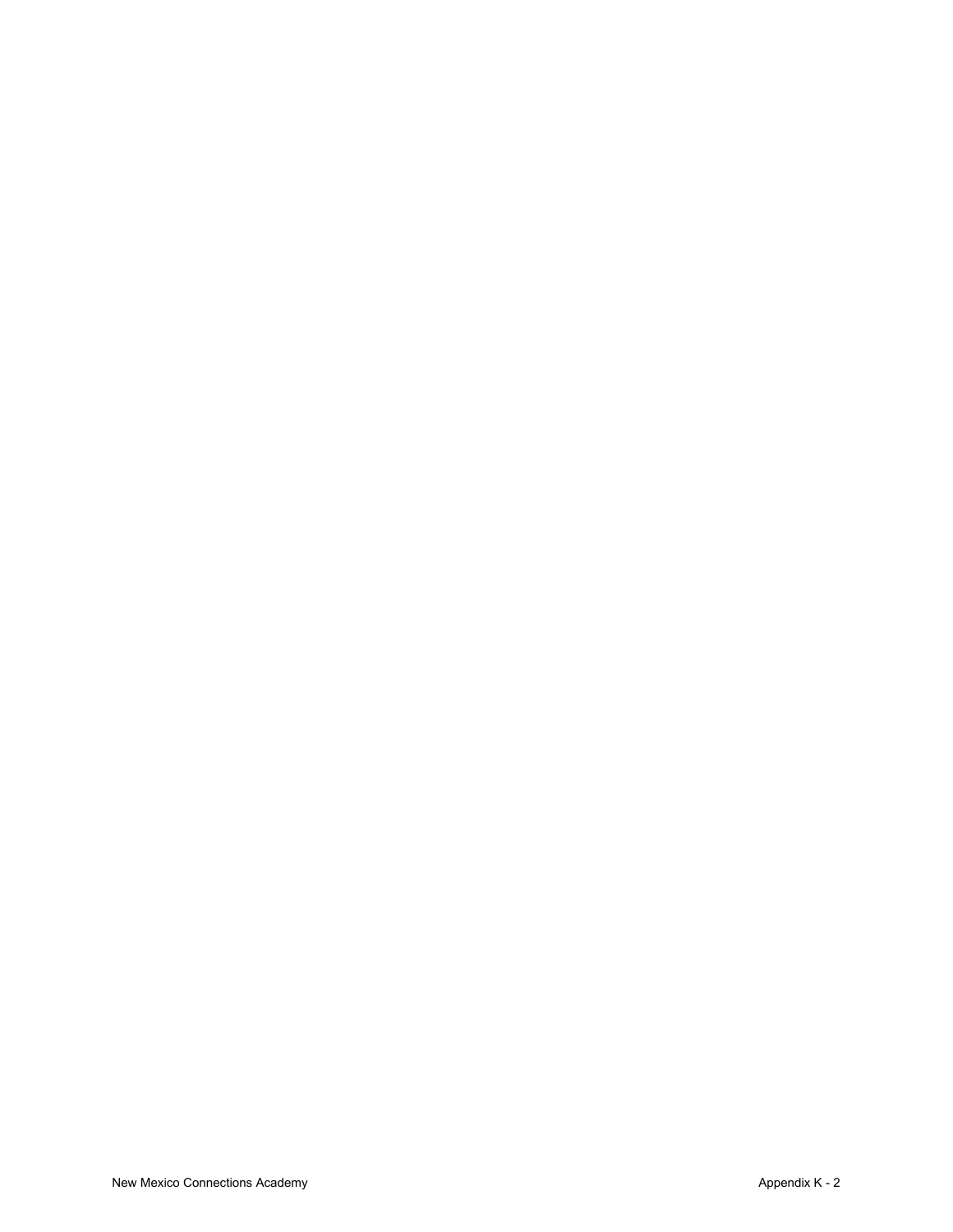|             |                                       |       |                                                  | <b>PROJ. AMT</b> | <b>PROJ. AMT</b> | <b>PROJ. AMT</b> | <b>PROJ. AM</b> | <b>PROJ. AMT</b> |
|-------------|---------------------------------------|-------|--------------------------------------------------|------------------|------------------|------------------|-----------------|------------------|
| <b>FUND</b> | <b>FUNCTION OBJECT</b>                |       | <b>OBJECT DESCRIPTION</b>                        | <b>(YEAR 1)</b>  | (YEAR 2)         | (YEAR 3)         | (YEAR 4)        | <b>(YEAR 5)</b>  |
|             | <b>FUND 11000-Operational Revenue</b> |       |                                                  |                  |                  |                  |                 |                  |
|             |                                       |       | <b>Revenue From Local Sources</b>                |                  |                  |                  |                 |                  |
| 11000       | 0000                                  | 41701 | <b>Fees Activities</b>                           |                  |                  |                  |                 |                  |
| 11000       | 0000                                  | 41702 | <b>Fees Educational</b>                          |                  |                  |                  |                 |                  |
| 11000       | 0000                                  | 41705 | <b>Fees Users</b>                                |                  |                  |                  |                 |                  |
| 11000       | 0000                                  | 41706 | Fees Summer School                               |                  |                  |                  |                 |                  |
| 11000       | 0000                                  | 41920 | Contributions and Donations From Private Sources |                  |                  |                  |                 |                  |
|             |                                       |       | <b>Revenue From State Sources</b>                |                  |                  |                  |                 |                  |
| 11000       | 0000                                  | 43101 | <b>State Equalization Guarantee</b>              | \$2,399,773.62   | \$4,933,519.91   | \$7,148,082.89   | \$9,858,386.55  | \$14,250,001.01  |
| 11000       |                                       |       | <b>TOTAL: OPERATIONAL</b>                        | \$2,399,773.62   | \$4,933,519.91   | \$7,148,082.89   | \$9,858,386.55  | \$14,250,001.01  |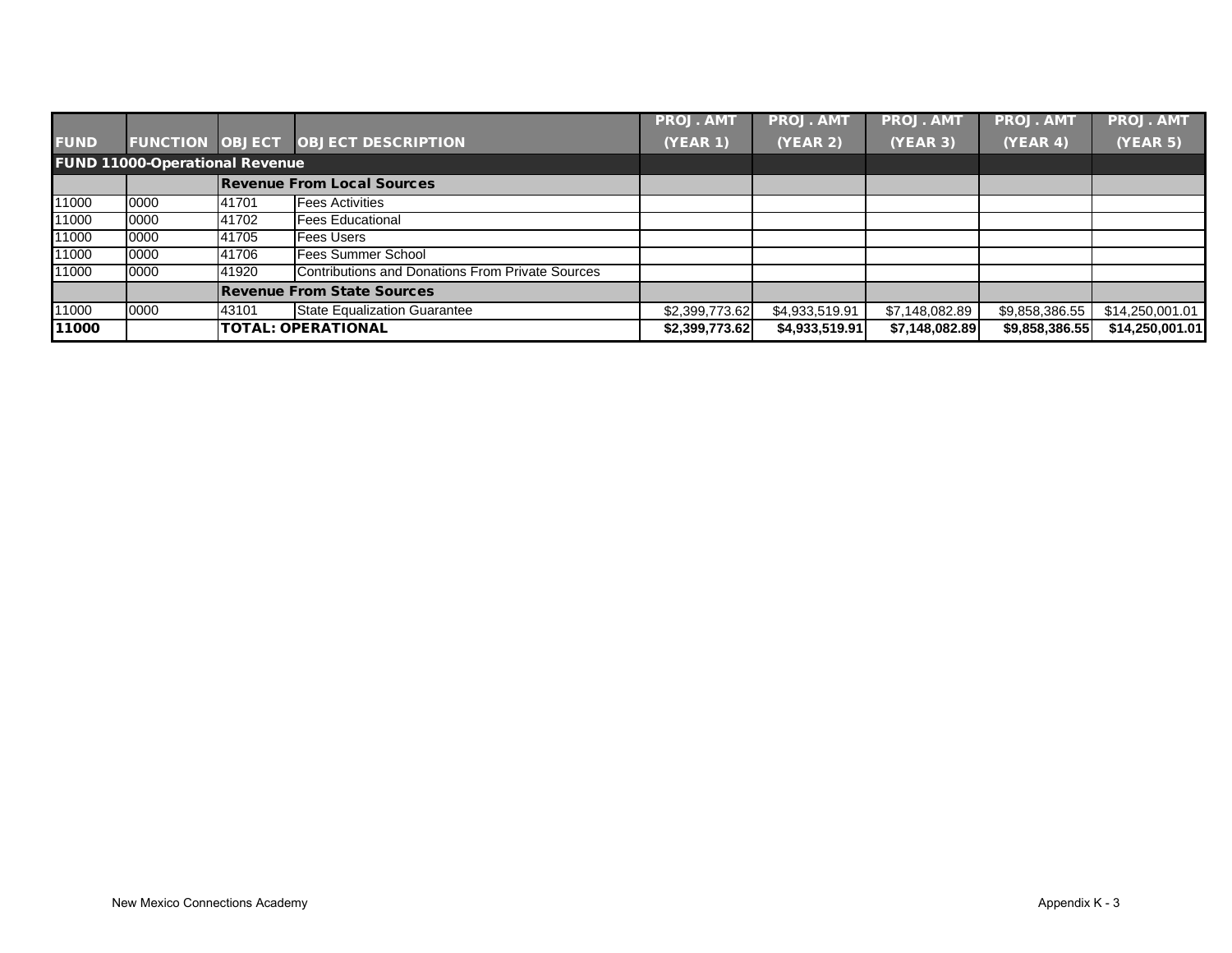|                |                             |                 | <b>JOB</b>   |                                                                                                               | <b>PROJ. AMT</b>       |               | <b>PROJ. AMT</b>            |               | PROJ. AMT                      |               | <b>PROJ. AMT</b>               |               | <b>PROJ. AMT</b>               |               |
|----------------|-----------------------------|-----------------|--------------|---------------------------------------------------------------------------------------------------------------|------------------------|---------------|-----------------------------|---------------|--------------------------------|---------------|--------------------------------|---------------|--------------------------------|---------------|
|                | <b>FUND FUNCTION OBJECT</b> |                 | <b>CLASS</b> | <b>OBJECT DESCRIPTION</b>                                                                                     | (YEAR 1)               | <b>FTE</b>    | (YEAR 2)                    | <b>FALSE</b>  | (YEAR 3)                       | FTE.          | (YEAR 4)                       | FTE.          | (YEAR 5)                       | FTE.          |
|                | <b>11000 EXPENDITURES</b>   |                 |              |                                                                                                               |                        |               |                             |               |                                |               |                                |               |                                |               |
|                | Function-1000 - Instruction |                 |              |                                                                                                               |                        |               |                             |               |                                |               |                                |               |                                |               |
|                |                             |                 |              | <b>Personnel Services - Compensation</b>                                                                      |                        |               |                             |               |                                |               |                                |               |                                |               |
| 11000<br>11000 | 1000<br>1000                | 51100<br>51100  | 1411<br>1412 | Salaries Expense: Teachers Grades 1-12<br>Salaries Expense: Teachers Special Education                        | \$420,000.00<br>\$0.00 | 10.50<br>0.00 | \$720,000.00<br>\$90,000.00 | 18.00<br>2.00 | \$1,180,000.00<br>\$135,000.00 | 29.50<br>3.00 | \$1,780,000.00<br>\$180,000.00 | 44.50<br>4.00 | \$2,880,000.00<br>\$180,000.00 | 72.00<br>4.00 |
| 11000          | 1000                        | 51100           | 1413         | Salaries Expense: Teachers Early Childhood Ed.                                                                | \$40,000.00            | 1.00          | \$40,000.00                 | 1.00          | \$80,000.00                    | 2.00          | \$100,000.00                   | 2.50          | \$160,000.00                   | 4.00          |
| 11000          | 1000                        | 51100           | 1414         | Salaries Expense: Teachers Preschool (Excludes Special Ed.)                                                   |                        |               |                             |               |                                |               |                                |               |                                |               |
| 11000          | 1000                        | 51100           | 1415         | Salaries Expense: Teachers Vocational and Technical                                                           |                        |               |                             |               |                                |               |                                |               |                                |               |
| 1000           | 1000                        | 51100           | 1416         | Salaries Expense: Teachers Other Instruction                                                                  |                        |               |                             |               |                                |               |                                |               |                                |               |
| 1000<br>1000   | 1000<br>1000                | 51100<br>51100  | 1611<br>1612 | Salaries Expense: Substitutes Sick Leave                                                                      |                        |               |                             |               |                                |               |                                |               |                                |               |
| 1000           | 1000                        | 51100           | 1613         | Salaries Expense: Substitutes Other Leave<br>Salaries Expense: Separation Pay                                 |                        |               |                             |               |                                |               |                                |               |                                |               |
| 1000           | 1000                        | 51100           | 1618         | Salaries Expense: Athletics                                                                                   |                        |               |                             |               |                                |               |                                |               |                                |               |
| 1000           | 1000                        | 51100           | 1621         | Salaries Expense: Summer School/After School                                                                  |                        |               |                             |               |                                |               |                                |               |                                |               |
| 1000           | 1000                        | 51100           | 1624         | Salaries Expense: Activities Salaries                                                                         |                        |               |                             |               |                                |               |                                |               |                                |               |
| 1000           | 1000                        | 51100           | 1711         | Salaries Expense: Instructional Assistants Grades 1-12                                                        |                        |               |                             |               |                                |               |                                |               |                                |               |
| 1000           | 1000                        | 51100           | 1712         | Salaries Expense: Instructional Assistants Special Ed.                                                        |                        |               |                             |               |                                |               |                                |               |                                |               |
| 1000<br>1000   | 1000<br>1000                | 51100<br>51100  | 1713<br>1714 | Salaries Expense: Instructional Assistants ECE<br>Salaries Expense: Inst Asst. Preschool (Excludes Spec. Ed.) |                        |               |                             |               |                                |               |                                |               |                                |               |
|                |                             |                 |              | <b>Total: Personnel Services Compensation</b>                                                                 | \$460,000.00           | 11.50         | \$850,000.00                | 21.00         | \$1,395,000.00                 | 34.50         | \$2,060,000.00                 | 51.00         | \$3,220,000.00                 | 80.00         |
|                |                             |                 |              | <b>Personnel Services - Employee Benefits</b>                                                                 |                        |               |                             |               |                                |               |                                |               |                                |               |
| 1000           | 1000                        | 52111           | 0000         | <b>Educational Retirement</b>                                                                                 | \$50,416.00            |               | \$93,160.00                 |               | \$152,892.00                   |               | \$225,776.00                   |               | \$352,912.00                   |               |
| 1000           | 1000                        | 52112           | 0000         | <b>ERA - Retiree Health</b>                                                                                   | \$9,200.00             |               | \$17,000.00                 |               | \$27,900.00                    |               | \$41,200.00                    |               | \$64,400.00                    |               |
| 1000           | 1000                        | 52210           | 0000         | <b>FICA Payments</b>                                                                                          | \$28,520.00            |               | \$52,700.00                 |               | \$86,490.00                    |               | \$127,720.00                   |               | \$199,640.00                   |               |
| 1000           | 1000                        | 52220           | 0000         | Medicare Payments                                                                                             | \$6,670.00             |               | \$12,325.00                 |               | \$20,227.50                    |               | \$29,870.00                    |               | \$46,690.00                    |               |
| 1000<br>1000   | 1000<br>1000                | 52311<br>52312  | 0000         | <b>Health and Medical Premiums</b>                                                                            | \$54,403.74            |               | \$99,345.55                 |               | \$163,210.72                   |               | \$241,267.97                   |               | \$378,461.27                   |               |
| 1000           | 1000                        | 52313           | 0000<br>0000 | Life<br>Dental                                                                                                | \$648.60<br>\$2.914.56 |               | \$1,184.40<br>\$5,322.24    |               | \$1,945.80<br>\$8,743.68       |               | \$2,876.40<br>\$12,925.44      |               | \$4,512.00<br>\$20,275.20      |               |
| 1000           | 1000                        | 52314           | 0000         | Vision                                                                                                        | \$647.91               |               | \$1,183.14                  |               | \$1,943.73                     |               | \$2,873.34                     |               | \$4,507.20                     |               |
| 1000           | 1000                        | 52315           | 0000         | Disability                                                                                                    | \$2,668.00             |               | \$4,872.00                  |               | \$8,004.00                     |               | \$11,832.00                    |               | \$18,560.00                    |               |
| 1000           | 1000                        | 52316           | 0000         | Other Insurance                                                                                               |                        |               |                             |               |                                |               |                                |               |                                |               |
| 11000          | 1000                        | 52500           | 0000         | Unemployment Compensation                                                                                     |                        |               |                             |               |                                |               |                                |               |                                |               |
| 11000<br>11000 | 1000<br>1000                | 52710           | 0000         | Workers Compensation Premium                                                                                  |                        |               |                             |               |                                |               |                                |               |                                |               |
| 11000          | 1000                        | 52720<br>52730  | 0000<br>0000 | Workers Compensation Employer's Fee<br><b>Workers Compensation (Self Insured)</b>                             |                        |               |                             |               |                                |               |                                |               |                                |               |
| 1000           | 1000                        | 52911           | 0000         | Cafeteria Plan Fees                                                                                           |                        |               |                             |               |                                |               |                                |               |                                |               |
| 1000           | 1000                        | 52912           | 0000         | Employee Assistance Programs                                                                                  |                        |               |                             |               |                                |               |                                |               |                                |               |
| 1000           | 1000                        | 52913           | 0000         | Workers Compensation Employee Fees                                                                            |                        |               |                             |               |                                |               |                                |               |                                |               |
| 1000           | 1000                        | 52914           | 0000         | Deferred Sick Leave Reserve                                                                                   |                        |               |                             |               |                                |               |                                |               |                                |               |
|                |                             |                 |              | <b>Total: Personnel Services Employee Benefits</b>                                                            | \$156,088.81           |               | \$287,092.33                |               | \$471,357.43                   |               | \$696,341.15                   |               | \$1,089,957.67                 |               |
|                |                             |                 |              | <b>Purchased Professional and Technical Services</b>                                                          |                        |               |                             |               |                                |               |                                |               |                                |               |
| 11000          | 1000                        | 53414           | 0000         | Other Professional Services                                                                                   | \$144,838.00           |               | \$609,867.00                |               | \$876,173.00                   |               | \$1,163,403.00                 |               | \$1,698,530.00                 |               |
| 11000          | 1000                        | 53711           | 0000         | Other Charges                                                                                                 | \$28,047.00            |               | \$37,887.00                 |               | \$45,784.00                    |               | \$54,633.00                    |               | \$71,379.00                    |               |
|                |                             |                 |              | Total: Purchased Professional and Tech Services                                                               | \$172,885.00           |               | \$647,754.00                |               | \$921,957.00                   |               | \$1,218,036.00                 |               | \$1,769,909.00                 |               |
| 1000           | 1000                        | 55813           | 0000         | <b>Other Purchased Services</b><br>Employee Travel - Non-Teachers                                             | \$2,406.00             |               | \$19,750.00                 |               | \$25,000.00                    |               | \$32,329.00                    |               | \$50,000.00                    |               |
| 1000           | 1000                        | 55814           | 0000         | Employee Training - Non-Teachers                                                                              | \$2,406.00             |               | \$19,750.00                 |               | \$25,000.00                    |               | \$32,329.00                    |               | \$50,000.00                    |               |
| 1000           | 1000                        | 55817           | 0000         | <b>Student Travel</b>                                                                                         | \$2,406.00             |               | \$19,750.00                 |               | \$25,000.00                    |               | \$32,329.00                    |               | \$50,000.00                    |               |
| 1000           | 1000                        | 55818           | 0000         | Other Travel - Non-Employees                                                                                  | \$1,444.00             |               | \$11,850.00                 |               | \$15,000.00                    |               | \$19,397.00                    |               | \$30,000.00                    |               |
| 1000           | 1000                        | 55819           | 0000         | <b>Employee Travel - Teachers</b>                                                                             | \$4,812.00             |               | \$39,500.00                 |               | \$50,000.00                    |               | \$64,658.00                    |               | \$100,000.00                   |               |
| 1000           | 1000                        | 55820           | 0000         | Employee Training - Teachers                                                                                  | \$2,406.00             |               | \$19,750.00                 |               | \$25,000.00                    |               | \$32,329.00                    |               | \$50,000.00                    |               |
| 1000           | 1000                        | 55914           | 0000         | Contracts - Interagency                                                                                       |                        |               |                             |               |                                |               |                                |               |                                |               |
| 11000          | 1000                        | 55915           | 0000         | Other Contract Services<br><b>Total: Other Purchased Services</b>                                             | \$0.00<br>\$15,880.00  |               | \$31,988.00<br>\$162,338.00 |               | \$45,785.00<br>\$210,785.00    |               | \$60,000.00<br>\$273,371.00    |               | \$85,968.00<br>\$415,968.00    |               |
|                |                             | <b>Supplies</b> |              |                                                                                                               |                        |               |                             |               |                                |               |                                |               |                                |               |
| 1000           | 1000                        | 56112           | 0000         | Other Textbooks                                                                                               | \$506,250.00           |               | \$711,000.00                |               | \$1,011,000.00                 |               | \$1,425,500.00                 |               | \$2,040,000.00                 |               |
| 1000           | 1000                        | 56113           | 0000         | Software                                                                                                      | \$240,000.00           |               | \$336,000.00                |               | \$480,000.00                   |               | \$672,000.00                   |               | \$960,000.00                   |               |
| 11000          | 1000                        | 56118           | 0000         | General Supplies and Materials                                                                                | \$85,199.00            |               | \$357,836.00                |               | \$511,194.00                   |               | \$715,672.00                   |               | \$1,022,388.00                 |               |
|                |                             |                 |              | <b>Total: Supplies</b>                                                                                        | \$831,449.00           |               | \$1,404,836.00              |               | \$2,002,194.00                 |               | \$2,813,172.00                 |               | \$4,022,388.00                 |               |
|                |                             | Property        |              |                                                                                                               |                        |               |                             |               |                                |               |                                |               |                                |               |
| 1000           | 1000                        | 57331           | 0000         | Fixed Assets (more than \$5,000)                                                                              |                        |               |                             |               |                                |               |                                |               |                                |               |
| 1000           | 1000                        | 57332           | 0000         | Supply Assets (\$5,000 or less)                                                                               |                        |               |                             |               |                                |               |                                |               |                                |               |
|                |                             |                 |              | <b>Total: Property</b>                                                                                        | \$0.00                 |               | \$0.00                      |               | \$0.00                         |               | \$0.00                         |               | \$0.00                         |               |
| 11000          | 1000                        |                 |              | <b>TOTAL: INSTRUCTION</b>                                                                                     | \$1,636,302.81         | 11.50         | \$3,352,020.33              | 21.00         | \$5,001,293.43                 | 34.50         | \$7,060,920.15                 | 51.00         | \$10,518,222.67                | 80.00         |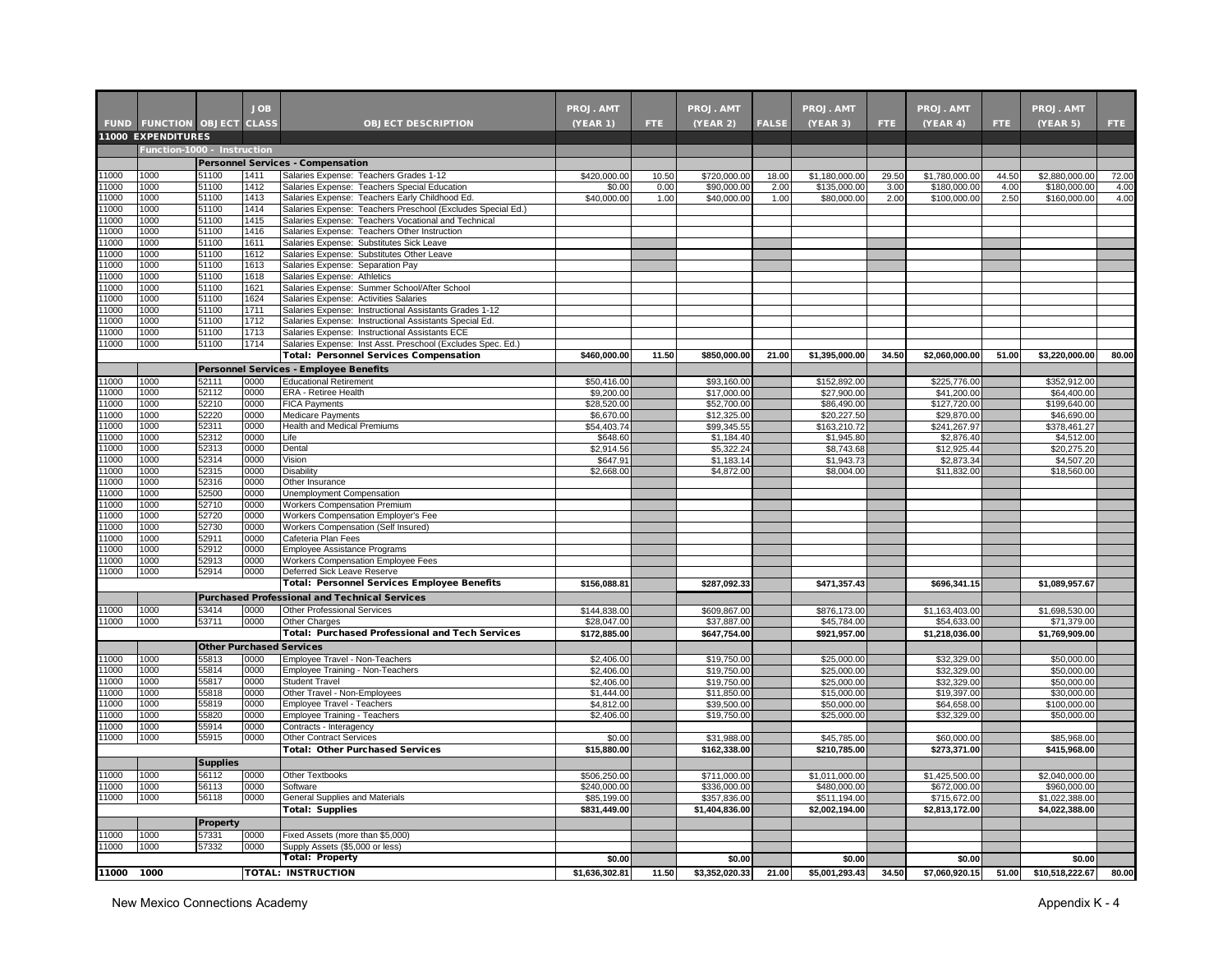|               |              |       |              | Tunction-2100 - Support Services - Students                 |                     |      |                      |      |                      |      |                      |      |                      |      |
|---------------|--------------|-------|--------------|-------------------------------------------------------------|---------------------|------|----------------------|------|----------------------|------|----------------------|------|----------------------|------|
|               |              |       |              |                                                             |                     |      |                      |      |                      |      |                      |      |                      |      |
|               |              |       |              | <b>Personnel Services - Compensation</b>                    |                     |      |                      |      |                      |      |                      |      |                      |      |
|               |              |       |              |                                                             |                     |      |                      |      |                      |      |                      |      |                      |      |
| 11000         | 2100         | 51100 | 1211         | Salaries Expense: Coordinator/Subject Matter Specialist     | \$32,500.00         | 0.50 | \$65,000.00          | 1.00 | \$65,000.00          | 1.00 | \$65,000.00          | 1.00 | \$65,000.00          | 1.00 |
| 11000         | 2100         | 51100 | 1214         | Salaries Expense: Guidance Counselors/Social Workers        | \$30,000.00         | 0.50 | \$60,000.00          | 1.00 | \$60,000.00          | 1.00 | \$60,000.00          | 1.00 | \$60,000.00          | 1.00 |
| 1000          | 2100         | 51100 | 1215         | Salaries Expense: Registered Nurse                          |                     |      |                      |      |                      |      |                      |      |                      |      |
| 1000          | 2100         | 51100 | 1216         | Salaries Expense: Health Assistants                         |                     |      |                      |      |                      |      |                      |      |                      |      |
| 1000          | 2100         | 51100 | 1217         | Salaries Expense: Secretary, Clerical, Technical Assistants |                     |      |                      |      |                      |      |                      |      |                      |      |
| 11000         | 2100         | 51100 | 1218         | Salaries Expense: School/Student Support                    |                     |      |                      |      |                      |      |                      |      |                      |      |
| 1000          | 2100         | 51100 | 1311         | Salaries Expense: Diagnostician                             |                     |      |                      |      |                      |      |                      |      |                      |      |
| 1000          | 2100         | 51100 | 1312         | Salaries Expense: Speech Therapist                          |                     |      |                      |      |                      |      |                      |      |                      |      |
| 1000          | 2100         | 51100 | 1313         | Salaries Expense: Occupational Therapist                    |                     |      |                      |      |                      |      |                      |      |                      |      |
| 1000          | 2100         | 51100 | 1314         | Salaries Expense: Physical Therapist/Recreational Therapist |                     |      |                      |      |                      |      |                      |      |                      |      |
| 1000          | 2100         | 51100 | 1315         | Salaries Expense: Psychologist Counselors                   |                     |      |                      |      |                      |      |                      |      |                      |      |
| 1000          | 2100         | 51100 | 1316         | Salaries Expense: Audiologists                              |                     |      |                      |      |                      |      |                      |      |                      |      |
| 1000          | 2100         | 51100 | 1317         | Salaries Expense: Interpreters                              |                     |      |                      |      |                      |      |                      |      |                      |      |
| 1000          | 2100         | 51100 | 1318         | Salaries Expense: Specialists                               |                     |      |                      |      |                      |      |                      |      |                      |      |
| 11000         | 2100         | 51100 | 1319         | Salaries Expense: Special Ed. Assistants                    |                     |      |                      |      |                      |      |                      |      |                      |      |
| 11000         | 2100         | 51100 | 1511         | Salaries Expense: Data Processing                           |                     |      |                      |      |                      |      |                      |      |                      |      |
|               |              |       |              | Total: Personnel Services - Compensation                    | \$62,500.00         | 1.00 | \$125,000.00         | 2.00 | \$125,000.00         | 2.00 | \$125,000.00         | 2.00 | \$125,000.00         | 2.00 |
|               |              |       |              | Personnel Services - Employee Benefits                      |                     |      |                      |      |                      |      |                      |      |                      |      |
| 11000         | 2100         | 52111 | 0000         | <b>Educational Retirement</b>                               | \$6,850.00          |      | \$13,700.00          |      | \$13,700.00          |      | \$13,700.00          |      | \$13,700.00          |      |
| 11000         | 2100         | 52112 | 0000         | ERA - Retiree Health                                        | \$1,250.00          |      | \$2,500.00           |      | \$2,500.00           |      | \$2,500.00           |      | \$2,500.00           |      |
| 11000         | 2100         | 52210 | 0000         | <b>FICA Payments</b>                                        | \$3,875.00          |      | \$7,750.00           |      | \$7,750.00           |      | \$7,750.00           |      | \$7,750.00           |      |
| 1000          | 2100         | 52220 | 0000         | Medicare Payments                                           | \$906.35            |      | \$1,812.50           |      | \$1,812.50           |      | \$1,812.50           |      | \$1,812.50           |      |
| 1000          | 2100         | 52311 | 0000         | Health and Medical Premiums                                 | \$4,730.76          |      | \$9,461.52           |      | \$9,461.52           |      | \$9,461.52           |      | \$9,461.52           |      |
| 1000          | 2100         | 52312 | 0000         | Life                                                        | \$56.40             |      | \$112.80             |      | \$112.80             |      | \$112.80             |      | \$112.80             |      |
| 1000          | 2100         | 52313 | 0000         | Dental                                                      | \$253.44            |      | \$506.88             |      | \$506.88             |      | \$506.88             |      | \$506.88             |      |
| 1000          | 2100         | 52314 | 0000         | Vision                                                      |                     |      |                      |      |                      |      |                      |      |                      |      |
| 1000          | 2100         | 52315 | 0000         | Disability                                                  | \$56.34<br>\$232.00 |      | \$112.68<br>\$464.00 |      | \$112.68<br>\$464.00 |      | \$112.68<br>\$464.00 |      | \$112.68<br>\$464.00 |      |
| 1000          |              | 52316 | 0000         |                                                             |                     |      |                      |      |                      |      |                      |      |                      |      |
| 1000          | 2100<br>2100 | 52500 | 0000         | Other Insurance                                             |                     |      |                      |      |                      |      |                      |      |                      |      |
|               | 2100         | 52710 |              | Unemployment Compensation                                   |                     |      |                      |      |                      |      |                      |      |                      |      |
| 11000<br>1000 | 2100         |       | 0000<br>0000 | Workers Compensation Premium                                |                     |      |                      |      |                      |      |                      |      |                      |      |
|               |              | 52720 |              | Workers Compensation Employer's Fee                         |                     |      |                      |      |                      |      |                      |      |                      |      |
| 1000          | 2100         | 52730 | 0000         | Workers Compensation (Self Insured)                         |                     |      |                      |      |                      |      |                      |      |                      |      |
| 1000          | 2100         | 52911 | 0000         | Cafeteria Plan Fees                                         |                     |      |                      |      |                      |      |                      |      |                      |      |
| 1000          | 2100         | 52912 | 0000         | Employee Assistance Programs                                |                     |      |                      |      |                      |      |                      |      |                      |      |
| 1000          | 2100         | 52913 | 0000         | Workers Compensation Employee Fees                          |                     |      |                      |      |                      |      |                      |      |                      |      |
| 11000         | 2100         | 52914 | 0000         | Deferred Sick Leave Reserve                                 |                     |      |                      |      |                      |      |                      |      |                      |      |
|               |              |       |              | Total: Personnel Services - Employee Benefits               | \$18,210.29         |      | \$36,420.38          |      | \$36,420.38          |      | \$36,420.38          |      | \$36,420.38          |      |
|               |              |       |              | <b>Purchased Professional and Technical Services</b>        |                     |      |                      |      |                      |      |                      |      |                      |      |
| 1000          | 2100         | 53211 | 0000         | Diagnosticians - Contracted                                 |                     |      |                      |      |                      |      |                      |      |                      |      |
| 11000         | 2100         | 53212 | 0000         | Speech Therapists - Contracted                              |                     |      |                      |      |                      |      |                      |      |                      |      |
| 1000          | 2100         | 53213 | 0000         | Occupational Therapists - Contracted                        |                     |      |                      |      |                      |      |                      |      |                      |      |
| 1000          | 2100         | 53214 | 0000         | Physical/Recreational Therapists - Contracted               |                     |      |                      |      |                      |      |                      |      |                      |      |
| 1000          | 2100         | 53215 | 0000         | Psychologists/Counselors - Contracted                       |                     |      |                      |      |                      |      |                      |      |                      |      |
| 11000         | 2100         | 53215 | 0000         | Psychologists/Counselors - Contracted                       |                     |      |                      |      |                      |      |                      |      |                      |      |
| 11000         | 2100         | 53216 | 0000         | Audiologists - Contracted                                   |                     |      |                      |      |                      |      |                      |      |                      |      |
| 1000          | 2100         | 53217 | 0000         | Interpreters - Contracted                                   |                     |      |                      |      |                      |      |                      |      |                      |      |
| 1000          | 2100         | 53218 | 0000         | Specialists - Contracted                                    | \$0.00              |      | \$125,000.00         |      | \$175,000.00         |      | \$250,000.00         |      | \$350,000.00         |      |
| 1000          | 2100         | 53219 | 0000         | Special Ed Assistants (Non-Instructional) - Contracted      |                     |      |                      |      |                      |      |                      |      |                      |      |
| 11000         | 2100         | 53414 | 0000         | <b>Other Professional Services</b>                          | \$166,494.00        |      | \$272,438.00         |      | \$391,702.00         |      | \$544,660.00         |      | \$782,250.00         |      |
|               |              |       |              | Total: Purchased Professional and Tech Services             | \$166,494.00        |      | \$397,438.00         |      | \$566,702.00         |      | \$794,660.00         |      | \$1,132,250.00       |      |
|               |              |       |              | <b>Purchased Professional and Technical Services</b>        |                     |      |                      |      |                      |      |                      |      |                      |      |
|               |              |       |              |                                                             |                     |      |                      |      |                      |      |                      |      |                      |      |
| 11000         | 2100         | 53414 | 0000         | Other Professional Services                                 |                     |      |                      |      |                      |      |                      |      |                      |      |
| 11000         | 2100         | 53711 | 0000         | Other Charges                                               | \$8,047.00          |      | \$17,887.00          |      | \$25,784.00          |      | \$34,633.00          |      | \$51,378.00          |      |
|               |              |       |              | <b>Total: Support Services - Students</b>                   | \$8,047.00          |      | \$17,887.00          |      | \$25,784.00          |      | \$34,633.00          |      | \$51,378.00          |      |
|               |              |       |              | <b>Other Purchased Services</b>                             |                     |      |                      |      |                      |      |                      |      |                      |      |
| 11000         | 2100         | 55200 | 0000         | Property/Liability Insurance                                |                     |      |                      |      |                      |      |                      |      |                      |      |
| 11000         | 2100         | 55813 | 0000         | Employee Travel - Non-Teachers                              |                     |      |                      |      |                      |      |                      |      |                      |      |
| 1000          | 2100         | 55814 | 0000         | Employee Training - Non-Teachers                            |                     |      |                      |      |                      |      |                      |      |                      |      |
| 1000          | 2100         | 55818 | 0000         | Other Travel - Non-Employees                                |                     |      |                      |      |                      |      |                      |      |                      |      |
| 11000         | 2100         | 55914 | 0000         | Contracts - Interagency                                     |                     |      |                      |      |                      |      |                      |      |                      |      |
| 11000         | 2100         | 55915 | 0000         | <b>Other Contract Services</b>                              |                     |      |                      |      |                      |      |                      |      |                      |      |
|               |              |       |              | <b>Total: Other Purchased Services</b>                      | \$0.00              |      | \$0.00               |      | \$0.00               |      | \$0.00               |      | \$0.00               |      |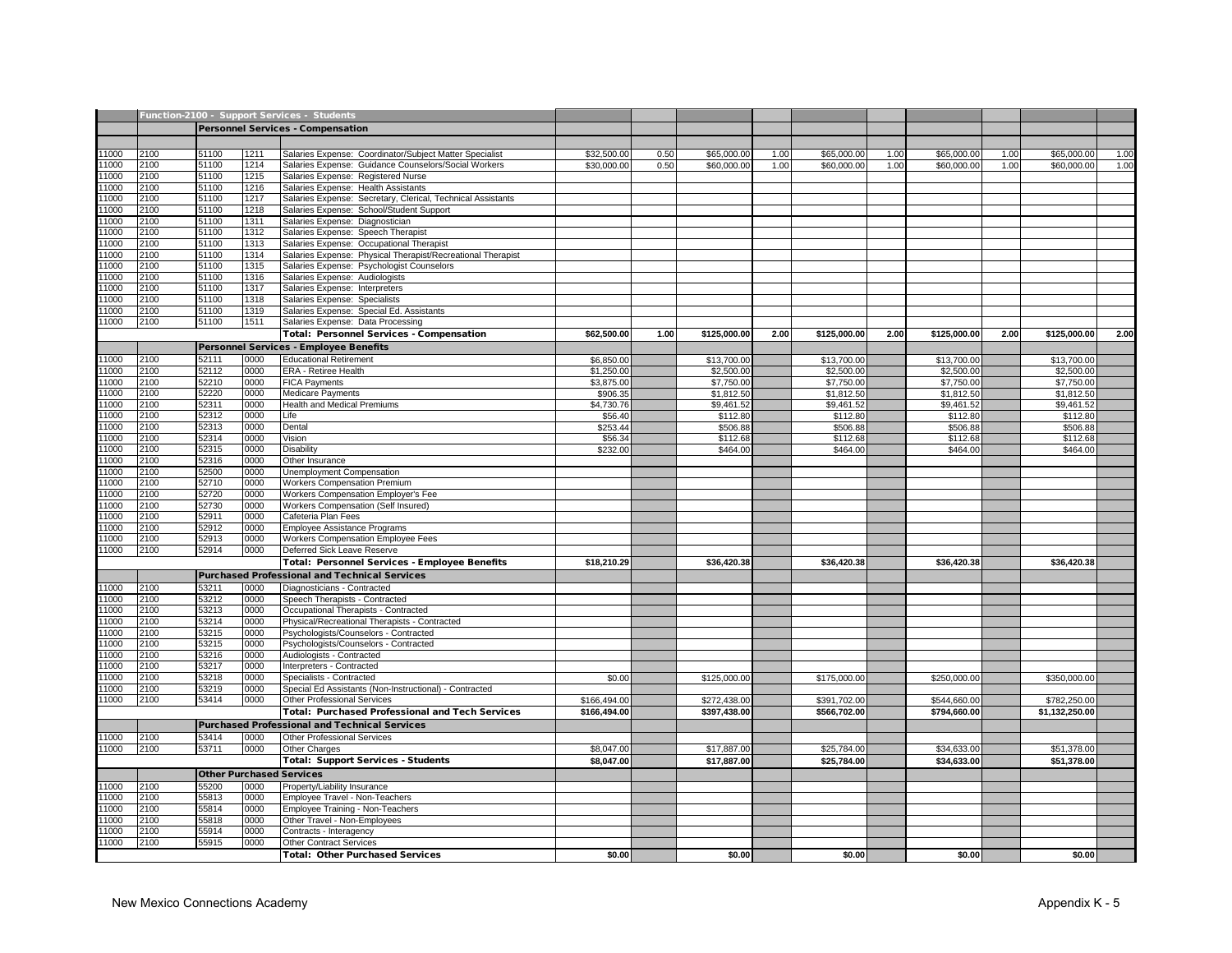|               |              | <b>Supplies</b> |              |                                                                                                       |              |      |              |      |              |      |                |      |                |      |
|---------------|--------------|-----------------|--------------|-------------------------------------------------------------------------------------------------------|--------------|------|--------------|------|--------------|------|----------------|------|----------------|------|
| 11000         | 2100         | 56113           | 0000         | Software                                                                                              | \$30,000.00  |      | \$42,000.00  |      | \$60,000.00  |      | \$84,000.00    |      | \$120,000.00   |      |
| 11000         | 2100         | 56118           | 0000         | General Supplies and Materials                                                                        | \$625.00     |      | \$875.00     |      | \$1,250.00   |      | \$1,750.00     |      | \$2,500.00     |      |
|               |              |                 |              | <b>Total: Supplies</b>                                                                                | \$30,625.00  |      | \$42,875.00  |      | \$61,250.00  |      | \$85,750.00    |      | \$122,500.00   |      |
|               |              | <b>Property</b> |              |                                                                                                       |              |      |              |      |              |      |                |      |                |      |
| 11000         | 2100         | 57331           | 0000         | Fixed Assets (more than \$5,000)                                                                      |              |      |              |      |              |      |                |      |                |      |
| 11000         | 2100         | 57332           | 0000         | Supply Assets (\$5,000 or less)                                                                       |              |      |              |      |              |      |                |      |                |      |
|               |              |                 |              | <b>Total: Property</b>                                                                                | \$0.00       |      | \$0.00       |      | \$0.00       |      | \$0.00         |      | \$0.00         |      |
| 11000         | 2100         |                 |              | TOTAL: SUPPORT SERVICES - STUDENTS                                                                    | \$285,876.29 | 1.00 | \$619,620.38 | 2.00 | \$815,156.38 | 2.00 | \$1,076,463.38 | 2.00 | \$1,467,548.38 | 2.00 |
|               |              |                 |              | Function-2200 - Support Services - Instruction                                                        |              |      |              |      |              |      |                |      |                |      |
|               |              |                 |              | <b>Personnel Services - Compensation</b>                                                              |              |      |              |      |              |      |                |      |                |      |
|               |              |                 |              |                                                                                                       |              |      |              |      |              |      |                |      |                |      |
| 11000<br>1000 | 2200<br>2200 | 51100<br>51100  | 1211<br>1212 | Salaries Expense: Coordinator/Subject Matter Specialist<br>Salaries Expense: Library/Media Specialist |              |      |              |      |              |      |                |      |                |      |
| 11000         | 2200         | 51100           | 1213         | Salaries Expense: Library/Media Assistants                                                            |              |      |              |      |              |      |                |      |                |      |
| 11000         | 2200         | 51100           | 1217         | Salaries Expense: Secretary, Clerical, Technical Assistants                                           |              |      |              |      |              |      |                |      |                |      |
| 11000         | 2200         | 51100           | 1511         | Salaries Expense: Data Processing                                                                     |              |      |              |      |              |      |                |      |                |      |
|               |              |                 |              | <b>Total: Support Services - Instruction</b>                                                          | \$0.00       | 0.00 | \$0.00       | 0.00 | \$0.00       | 0.00 | \$0.00         | 0.00 | \$0.00         | 0.00 |
|               |              |                 |              | Personnel Services - Employee Benefits                                                                |              |      |              |      |              |      |                |      |                |      |
| 11000         | 2200         | 52111           | 0000         | <b>Educational Retirement</b>                                                                         |              |      |              |      |              |      |                |      |                |      |
| 11000         | 2200         | 52112           | 0000         | ERA - Retiree Health                                                                                  |              |      |              |      |              |      |                |      |                |      |
| 1000          | 2200         | 52210           | 0000         | <b>FICA Payments</b>                                                                                  |              |      |              |      |              |      |                |      |                |      |
| 1000          | 2200         | 52220           | 0000         | <b>Medicare Payments</b>                                                                              |              |      |              |      |              |      |                |      |                |      |
| 11000         | 2200         | 52311           | 0000         | <b>Health and Medical Premiums</b>                                                                    |              |      |              |      |              |      |                |      |                |      |
| 11000         | 2200         | 52312           | 0000         | Life                                                                                                  |              |      |              |      |              |      |                |      |                |      |
| 11000         | 2200         | 52313           | 0000         | Dental                                                                                                |              |      |              |      |              |      |                |      |                |      |
| 1000          | 2200         | 52314           | 0000         | Vision                                                                                                |              |      |              |      |              |      |                |      |                |      |
| 11000         | 2200         | 52315           | 0000         | <b>Disability</b>                                                                                     |              |      |              |      |              |      |                |      |                |      |
| 11000         | 2200         | 52316           | 0000         | Other Insurance                                                                                       |              |      |              |      |              |      |                |      |                |      |
| 11000         | 2200         | 52500           | 0000         | <b>Unemployment Compensation</b>                                                                      |              |      |              |      |              |      |                |      |                |      |
| 11000         | 2200         | 52710           | 0000         | <b>Workers Compensation Premium</b>                                                                   |              |      |              |      |              |      |                |      |                |      |
| 1000          | 2200         | 52720           | 0000         | Workers Compensation Employer's Fee                                                                   |              |      |              |      |              |      |                |      |                |      |
| 11000         | 2200         | 52730           | 0000         | Workers Compensation (Self Insured)                                                                   |              |      |              |      |              |      |                |      |                |      |
| 1000          | 2200         | 52911           | 0000         | Cafeteria Plan Fees                                                                                   |              |      |              |      |              |      |                |      |                |      |
| 11000         | 2200         | 52912           | 0000         | Employee Assistance Programs                                                                          |              |      |              |      |              |      |                |      |                |      |
| 1000          | 2200         | 52913           | 0000         | Workers Compensation Employee Fees                                                                    |              |      |              |      |              |      |                |      |                |      |
| 1000          | 2200         | 52914           | 0000         | Deferred Sick Leave Reserve                                                                           |              |      |              |      |              |      |                |      |                |      |
|               |              |                 |              | Total: Personnel Services - Employee Benefits                                                         | \$0.00       |      | \$0.00       |      | \$0.00       |      | \$0.00         |      | \$0.00         |      |
|               |              |                 |              | <b>Purchased Professional and Technical Services</b>                                                  |              |      |              |      |              |      |                |      |                |      |
| 1000          | 2200         | 53414           | 0000         | <b>Other Professional Services</b>                                                                    | \$31,500.00  |      | \$44,100.00  |      | \$63,000.00  |      | \$88,200.00    |      | \$126,000.00   |      |
| 11000         | 2200         | 53711           | 0000         | Other Charges                                                                                         |              |      |              |      |              |      |                |      |                |      |
|               |              |                 |              | <b>Total: Purchased Professional and Tech Services</b>                                                | \$31,500.00  |      | \$44,100.00  |      | \$63,000.00  |      | \$88,200.00    |      | \$126,000.00   |      |
|               |              |                 |              | <b>Other Purchased Services</b>                                                                       |              |      |              |      |              |      |                |      |                |      |
| 11000         | 2200         | 55813           | 0000         | Employee Travel - Non-Teachers                                                                        |              |      |              |      |              |      |                |      |                |      |
| 11000         | 2200         | 55814           | 0000         | Employee Training - Non-Teachers                                                                      |              |      |              |      |              |      |                |      |                |      |
| 11000         | 2200         | 55818           | 0000         | Other Travel - Non-Employees                                                                          |              |      |              |      |              |      |                |      |                |      |
| 11000         | 2200         | 55914           | 0000         | Contracts - Interagency                                                                               |              |      |              |      |              |      |                |      |                |      |
| 11000         | 2200         | 55915           | 0000         | <b>Other Contract Services</b>                                                                        |              |      |              |      |              |      |                |      |                |      |
|               |              |                 |              | <b>Total: Other Purchased Services</b>                                                                | \$0.00       |      | \$0.00       |      | \$0.00       |      | \$0.00         |      | \$0.00         |      |
|               |              | <b>Supplies</b> |              |                                                                                                       |              |      |              |      |              |      |                |      |                |      |
| 1000          | 2200         | 56113           | 0000         | Software                                                                                              | \$30,000.00  |      | \$42,000.00  |      | \$60,000.00  |      | \$84,000.00    |      | \$120,000.00   |      |
| 1000          | 2200         | 56114           | 0000         | Library And Audio-Visual                                                                              | \$8,180.00   |      | \$67,150.00  |      | \$85,000.00  |      | \$109,919.00   |      | \$170,000.00   |      |
| 1000          | 2200         | 56118           | 0000         | General Supplies and Materials                                                                        | \$625.00     |      | \$875.00     |      | \$1,250.00   |      | \$1,750.00     |      | \$2,500.00     |      |
|               |              |                 |              | <b>Total: Supplies</b>                                                                                | \$38,805.00  |      | \$110,025.00 |      | \$146,250.00 |      | \$195,669.00   |      | \$292,500.00   |      |
|               |              | Property        |              |                                                                                                       |              |      |              |      |              |      |                |      |                |      |
| 1000          | 2200         | 57331           | 0000         | Fixed Assets (more than \$5,000)                                                                      |              |      |              |      |              |      |                |      |                |      |
| 11000         | 2200         | 57332           | 0000         | Supply Assets (\$5,000 or less)                                                                       |              |      |              |      |              |      |                |      |                |      |
|               |              |                 |              | <b>Total: Property</b>                                                                                | \$0.00       |      | \$0.00       |      | \$0.00       |      | \$0.00         |      | \$0.00         |      |
| 11000         | 2200         |                 |              | <b>TOTAL: SUPPORT SERVICES - INSTRUCTION</b>                                                          | \$70,305.00  | 0.00 |              | 0.00 | \$209,250.00 | 0.00 | \$283,869.00   | 0.00 | \$418,500.00   | 0.00 |
|               |              |                 |              |                                                                                                       |              |      | \$154,125.00 |      |              |      |                |      |                |      |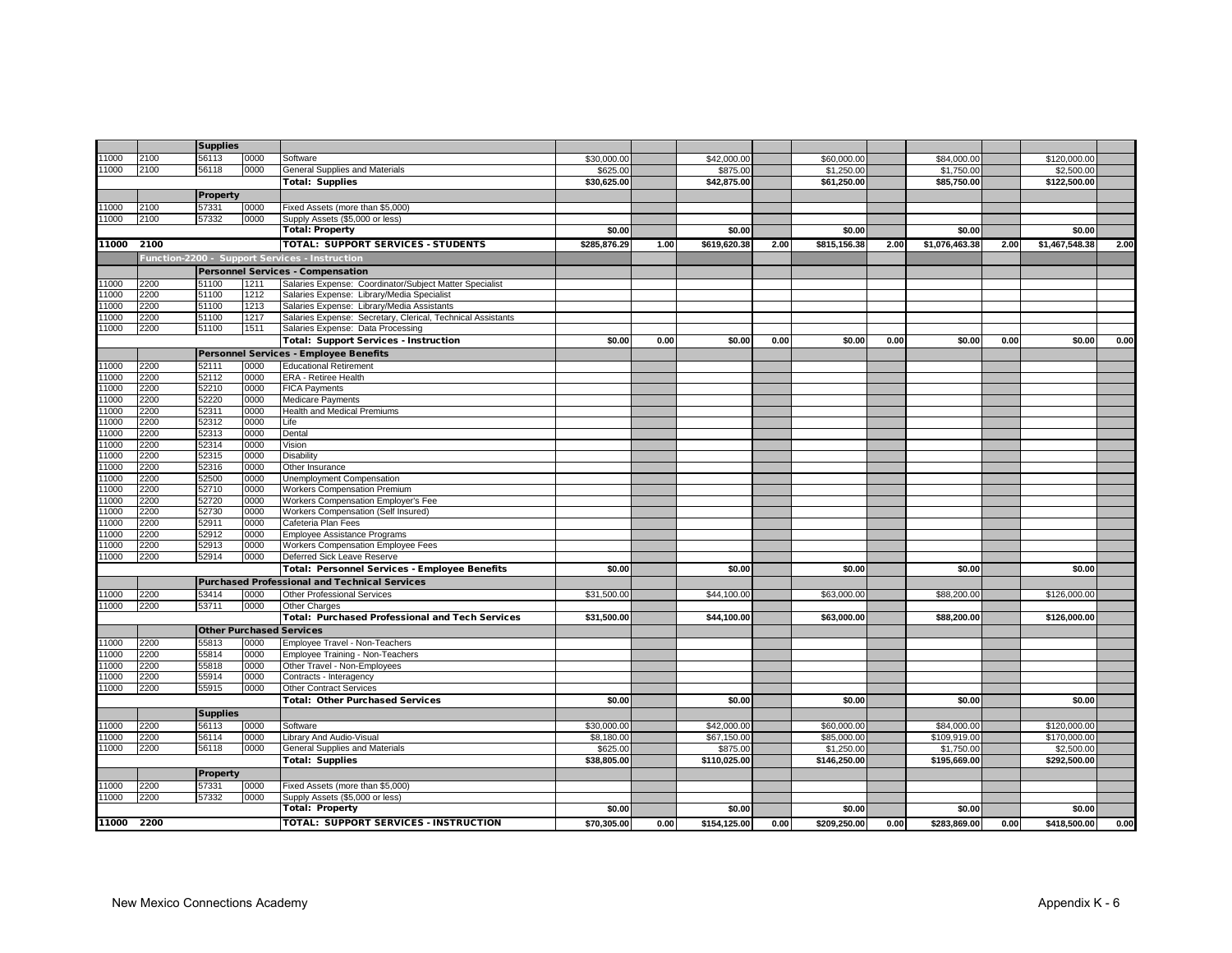|       | Function-2300 - General Administration<br><b>Personnel Services - Compensation</b> |                                       |      |                                                             |              |      |              |      |              |      |              |      |              |      |
|-------|------------------------------------------------------------------------------------|---------------------------------------|------|-------------------------------------------------------------|--------------|------|--------------|------|--------------|------|--------------|------|--------------|------|
|       |                                                                                    |                                       |      |                                                             |              |      |              |      |              |      |              |      |              |      |
| 11000 | 2300                                                                               | 51100                                 | 1113 | Salaries Expense: Administrative Associates                 |              |      |              |      |              |      |              |      |              |      |
| 11000 | 2300                                                                               | 51100                                 | 1114 | Salaries Expense: Administrative Assistants                 |              |      |              |      |              |      |              |      |              |      |
| 1000  | 2300                                                                               | 51100                                 | 1217 | Salaries Expense: Secretary, Clerical, Technical Assistants |              |      |              |      |              |      |              |      |              |      |
| 11000 | 2300                                                                               | 51100                                 | 1511 | Salaries Expense: Data Processing                           |              |      |              |      |              |      |              |      |              |      |
|       |                                                                                    |                                       |      | Total: Personnel Services - Compensation                    | \$0.00       | 0.00 | \$0.00       | 0.00 | \$0.00       | 0.00 | \$0.00       | 0.00 | \$0.00       | 0.00 |
|       |                                                                                    |                                       |      | <b>Personnel Services - Employee Benefits</b>               |              |      |              |      |              |      |              |      |              |      |
| 11000 | 2300                                                                               | 52111                                 | 0000 | <b>Educational Retirement</b>                               |              |      |              |      |              |      |              |      |              |      |
| 11000 | 2300                                                                               | 52112                                 | 0000 | ERA - Retiree Health                                        |              |      |              |      |              |      |              |      |              |      |
| 11000 | 2300                                                                               | 52210                                 | 0000 | <b>FICA Payments</b>                                        |              |      |              |      |              |      |              |      |              |      |
| 11000 | 2300                                                                               | 52220                                 | 0000 |                                                             |              |      |              |      |              |      |              |      |              |      |
|       |                                                                                    |                                       |      | Medicare Payments                                           |              |      |              |      |              |      |              |      |              |      |
| 11000 | 2300                                                                               | 52311                                 | 0000 | Health and Medical Premiums                                 |              |      |              |      |              |      |              |      |              |      |
| 11000 | 2300                                                                               | 52312                                 | 0000 | Life                                                        |              |      |              |      |              |      |              |      |              |      |
| 11000 | 2300                                                                               | 52313                                 | 0000 | Dental                                                      |              |      |              |      |              |      |              |      |              |      |
| 11000 | 2300                                                                               | 52314                                 | 0000 | Vision                                                      |              |      |              |      |              |      |              |      |              |      |
| 11000 | 2300                                                                               | 52315                                 | 0000 | <b>Disability</b>                                           |              |      |              |      |              |      |              |      |              |      |
| 11000 | 2300                                                                               | 52316                                 | 0000 | Other Insurance                                             |              |      |              |      |              |      |              |      |              |      |
| 11000 | 2300                                                                               | 52500                                 | 0000 | Unemployment Compensation                                   |              |      |              |      |              |      |              |      |              |      |
| 11000 | 2300                                                                               | 52710                                 | 0000 | <b>Workers Compensation Premium</b>                         |              |      |              |      |              |      |              |      |              |      |
| 11000 | 2300                                                                               | 52720                                 | 0000 | Workers Compensation Employer's Fee                         |              |      |              |      |              |      |              |      |              |      |
| 11000 | 2300                                                                               | 52730                                 | 0000 | Workers Compensation (Self Insured)                         |              |      |              |      |              |      |              |      |              |      |
| 11000 | 2300                                                                               | 52911                                 | 0000 | Cafeteria Plan Fees                                         |              |      |              |      |              |      |              |      |              |      |
| 11000 | 2300                                                                               | 52912                                 | 0000 | Employee Assistance Programs                                |              |      |              |      |              |      |              |      |              |      |
| 11000 | 2300                                                                               | 52913                                 | 0000 | Workers Compensation Employee Fees                          |              |      |              |      |              |      |              |      |              |      |
| 11000 | 2300                                                                               | 52914                                 | 0000 | Deferred Sick Leave Reserve                                 |              |      |              |      |              |      |              |      |              |      |
|       |                                                                                    |                                       |      | Total: Personnel Services - Employee Benefits               | \$0.00       |      | \$0.00       |      | \$0.00       |      | \$0.00       |      | \$0.00       |      |
|       |                                                                                    |                                       |      |                                                             |              |      |              |      |              |      |              |      |              |      |
|       |                                                                                    |                                       |      | <b>Purchased Professional and Technical Services</b>        |              |      |              |      |              |      |              |      |              |      |
| 11000 | 2300                                                                               | 53411                                 | 0000 | Auditing                                                    | \$18,000.00  |      | \$18,000.00  |      | \$18,000.00  |      | \$18,000.00  |      | \$18,000.00  |      |
| 11000 | 2300                                                                               | 53412                                 | 0000 | <b>Bond/Board Elections</b>                                 |              |      |              |      |              |      |              |      |              |      |
| 11000 | 2300                                                                               | 53413                                 | 0000 | Legal                                                       | \$5,000.00   |      | \$5,000.00   |      | \$5,000.00   |      | \$5,000.00   |      | \$5,000.00   |      |
| 11000 | 2300                                                                               | 53414                                 | 0000 | <b>Other Professional Services</b>                          |              |      |              |      |              |      |              |      |              |      |
| 11000 | 2300                                                                               | 53711                                 | 0000 | <b>Other Charges</b>                                        | \$26,060.00  |      | \$199,500.00 |      | \$252,000.00 |      | \$325,290.00 |      | \$502,000.00 |      |
|       |                                                                                    |                                       |      | Total: Purchased Professional and Tech Services             | \$49,060.00  |      | \$222,500.00 |      | \$275,000.00 |      | \$348,290.00 |      | \$525,000.00 |      |
|       |                                                                                    |                                       |      | <b>Other Purchased Services</b>                             |              |      |              |      |              |      |              |      |              |      |
| 11000 | 2300                                                                               | 55400                                 | 0000 | Advertising                                                 | \$0.00       |      | \$0.00       |      | \$0.00       |      | \$0.00       |      | \$0.00       |      |
| 11000 | 2300                                                                               | 55811                                 | 0000 | <b>Board Travel</b>                                         | \$0.00       |      | \$5,000.00   |      | \$5,000.00   |      | \$5,000.00   |      | \$5,000.00   |      |
| 11000 | 2300                                                                               | 55812                                 | 0000 | <b>Board Training</b>                                       | \$4,000.00   |      | \$5,000.00   |      | \$5,000.00   |      | \$5,000.00   |      | \$5,000.00   |      |
| 11000 | 2300                                                                               | 55813                                 | 0000 | Employee Travel - Non-Teachers                              |              |      |              |      |              |      |              |      |              |      |
| 11000 | 2300                                                                               | 55814                                 | 0000 |                                                             |              |      |              |      |              |      |              |      |              |      |
| 1000  | 2300                                                                               |                                       | 0000 | Employee Training - Non-Teachers                            |              |      |              |      |              |      |              |      |              |      |
| 11000 |                                                                                    | 55818                                 |      | Other Travel - Non-Employees                                |              |      |              |      |              |      |              |      |              |      |
|       | 2300                                                                               | 55914                                 | 0000 | Contracts - Interagency                                     |              |      |              |      |              |      |              |      |              |      |
| 11000 | 2300                                                                               | 55915                                 | 0000 | <b>Other Contract Services</b>                              |              |      |              |      |              |      |              |      |              |      |
|       |                                                                                    |                                       |      | <b>Total: Other Purchased Services</b>                      | \$4,000.00   |      | \$10,000.00  |      | \$10,000.00  |      | \$10,000.00  |      | \$10,000.00  |      |
|       |                                                                                    | <b>Supplies</b>                       |      |                                                             |              |      |              |      |              |      |              |      |              |      |
| 11000 | 2300                                                                               | 56113                                 | 0000 | Software                                                    |              |      |              |      |              |      |              |      |              |      |
| 11000 | 2300                                                                               | 56115                                 | 0000 | <b>Board Expenses</b>                                       |              |      |              |      |              |      |              |      |              |      |
| 11000 | 2300                                                                               | 56118                                 | 0000 | General Supplies and Materials                              |              |      |              |      |              |      |              |      |              |      |
|       |                                                                                    |                                       |      | <b>Total: Supplies</b>                                      | \$0.00       |      | \$0.00       |      | \$0.00       |      | \$0.00       |      | \$0.00       |      |
|       |                                                                                    |                                       |      |                                                             |              |      |              |      |              |      |              |      |              |      |
|       |                                                                                    | Property                              |      |                                                             |              |      |              |      |              |      |              |      |              |      |
| 11000 | 2300                                                                               | 57331                                 | 0000 | Fixed Assets (more than \$5,000)                            |              |      |              |      |              |      |              |      |              |      |
| 11000 | 2300                                                                               | 57332                                 | 0000 | Supply Assets (\$5,000 or less)                             |              |      |              |      |              |      |              |      |              |      |
|       |                                                                                    |                                       |      | <b>Total: Property</b>                                      | \$0.00       |      | \$0.00       |      | \$0.00       |      | \$0.00       |      | \$0.00       |      |
| 11000 | 2300                                                                               |                                       |      | <b>TOTAL: GENERAL ADMINISTRATION</b>                        | \$53,060.00  | 0.00 | \$232,500.00 | 0.00 | \$285,000.00 | 0.00 | \$358,290.00 | 0.00 | \$535,000.00 | 0.00 |
|       |                                                                                    | Function-2400 - School Administration |      |                                                             |              |      |              |      |              |      |              |      |              |      |
|       |                                                                                    |                                       |      |                                                             |              |      |              |      |              |      |              |      |              |      |
|       |                                                                                    |                                       |      | <b>Personnel Services - Compensation</b>                    |              |      |              |      |              |      |              |      |              |      |
| 11000 | 2400                                                                               | 51100                                 | 1112 | Salaries Expense: Principal                                 | \$85,000.00  | 1.00 | \$155,000.00 | 2.00 | \$225,000.00 | 3.00 | \$295,000.00 | 4.00 | \$295,000.00 | 4.00 |
| 11000 | 2400                                                                               | 51100                                 | 1211 | Salaries Expense: Coordinator/Subject Matter Specialist     |              |      |              |      |              |      |              |      |              |      |
| 11000 | 2400                                                                               | 51100                                 | 1217 | Salaries Expense: Secretary, Clerical, Technical Assistants | \$30,000.0   | 1.00 | \$60,000.00  | 2.00 | \$90,000.00  | 3.00 | \$90,000.00  | 3.00 | \$120,000.00 | 4.00 |
| 11000 | 2400                                                                               | 51100                                 | 1511 | Salaries Expense: Data Processing                           |              |      |              |      |              |      |              |      |              |      |
|       |                                                                                    |                                       |      | <b>Total: Personnel Services - Compensation</b>             | \$115,000.00 | 2.00 | \$215,000.00 | 4.00 | \$315,000.00 | 6.00 | \$385,000.00 | 7.00 | \$415,000.00 | 8.00 |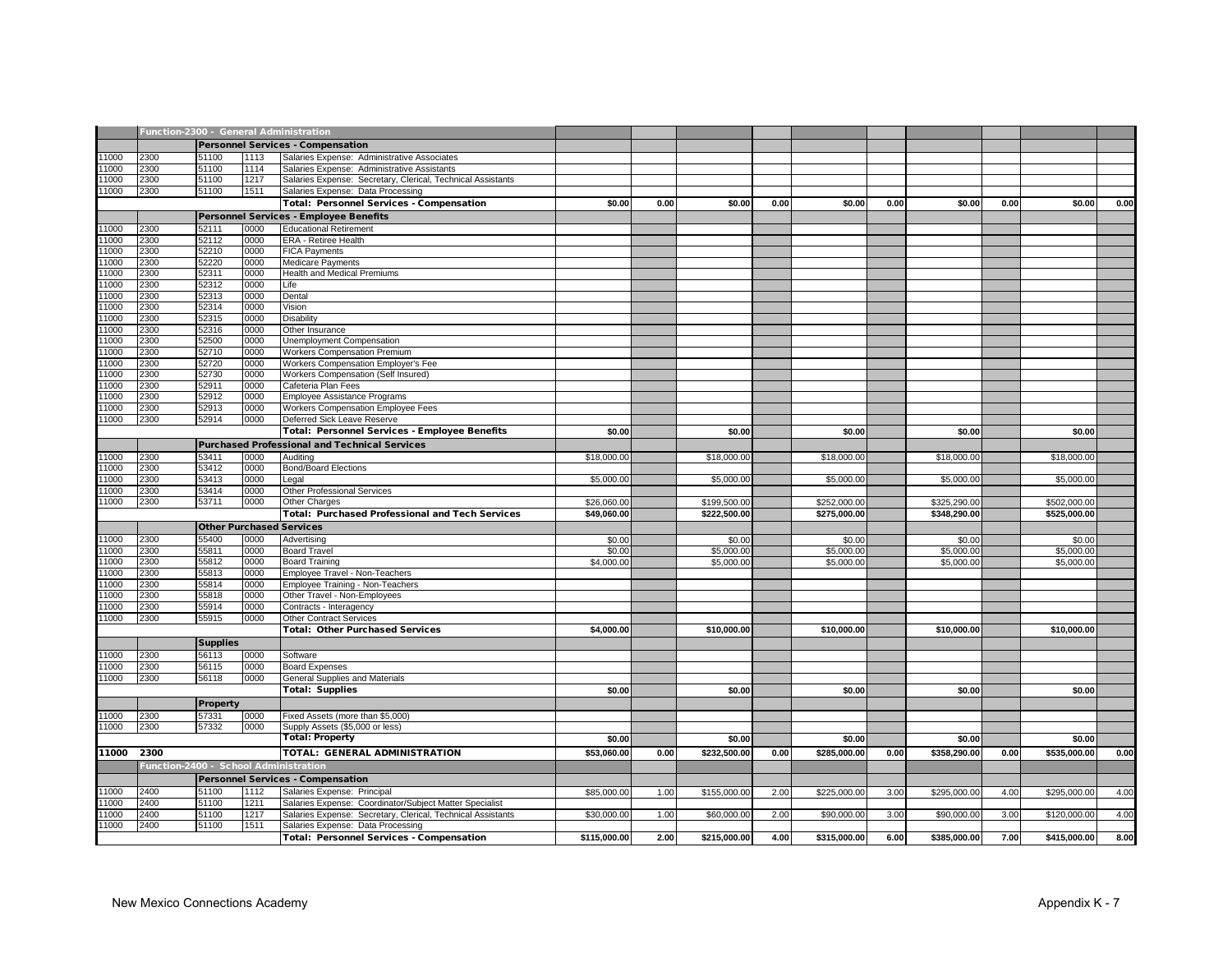|               |              |                                 |              | Personnel Services - Employee Benefits                                       |              |      |              |      |              |      |              |      |              |              |
|---------------|--------------|---------------------------------|--------------|------------------------------------------------------------------------------|--------------|------|--------------|------|--------------|------|--------------|------|--------------|--------------|
| 11000         | 2400         | 52111                           | 0000         | <b>Educational Retirement</b>                                                | \$12,604.00  |      | \$23,564.00  |      | \$34,524.00  |      | \$42,196.00  |      | \$45,484.00  |              |
| 11000         | 2400         | 52112                           | 0000         | <b>ERA - Retiree Health</b>                                                  | \$2,300.00   |      | \$4,300.00   |      | \$6,300.00   |      | \$7,700.00   |      | \$8,300.00   |              |
| 1000          | 2400         | 52210                           | 0000         | <b>FICA Payments</b>                                                         | \$7,130.00   |      | \$13,330.00  |      | \$19,530.00  |      | \$23,870.00  |      | \$25,730.00  |              |
| 11000         | 2400         | 52220                           | 0000         | Medicare Payments                                                            | \$1,667.50   |      | \$3,117.50   |      | \$4,567.50   |      | \$5,582.50   |      | \$6,017.50   |              |
| 11000         | 2400         | 52311                           | 0000         | <b>Health and Medical Premiums</b>                                           | \$9,461.72   |      | \$18,923.04  |      | \$28,384.56  |      | \$33,115.32  |      | \$37,846.08  |              |
| 11000         | 2400         | 52312                           | 0000         | Life                                                                         | \$112.80     |      | \$225.60     |      | \$338.40     |      | \$394.80     |      | \$451.20     |              |
| 1000<br>11000 | 2400         | 52313                           | 0000         | Dental                                                                       | \$506.88     |      | \$1,013.76   |      | \$1,520.64   |      | \$1,774.08   |      | \$2,027.52   |              |
| 1000          | 2400         | 52314<br>52315                  | 0000         | Vision                                                                       | \$112.68     |      | \$225.36     |      | \$338.04     |      | \$394.38     |      | \$450.72     |              |
| 11000         | 2400<br>2400 | 52316                           | 0000<br>0000 | Disability<br>Other Insurance                                                | \$464.00     |      | \$928.00     |      | \$1,392.00   |      | \$1,624.00   |      | \$1,856.00   |              |
| 11000         | 2400         | 52500                           | 0000         | Unemployment Compensation                                                    |              |      |              |      |              |      |              |      |              |              |
| 1000          | 2400         | 52710                           | 0000         | <b>Workers Compensation Premium</b>                                          |              |      |              |      |              |      |              |      |              |              |
| 1000          | 2400         | 52720                           | 0000         | Workers Compensation Employer's Fee                                          |              |      |              |      |              |      |              |      |              |              |
| 1000          | 2400         | 52730                           | 0000         | <b>Workers Compensation (Self Insured)</b>                                   |              |      |              |      |              |      |              |      |              |              |
| 11000         | 2400         | 52911                           | 0000         | Cafeteria Plan Fees                                                          |              |      |              |      |              |      |              |      |              |              |
| 11000         | 2400         | 52912                           | 0000         | Employee Assistance Programs                                                 |              |      |              |      |              |      |              |      |              |              |
| 11000         | 2400         | 52913                           | 0000         | Workers Compensation Employee Fees                                           |              |      |              |      |              |      |              |      |              |              |
| 11000         | 2400         | 52914                           | 0000         | Deferred Sick Leave Reserve                                                  |              |      |              |      |              |      |              |      |              |              |
|               |              |                                 |              | Total: Personnel Services - Employee Benefits                                | \$34,359.58  |      | \$65,627.26  |      | \$96,895.14  |      | \$116,651.08 |      | \$128,163.02 |              |
|               |              |                                 |              | <b>Purchased Professional and Technical Services</b>                         |              |      |              |      |              |      |              |      |              |              |
| 11000         | 2400         | 53414                           | 0000         | <b>Other Professional Services</b>                                           |              |      |              |      |              |      |              |      |              |              |
| 11000         | 2400         | 53711                           | 0000         | Other Charges                                                                |              |      |              |      |              |      |              |      |              |              |
|               |              |                                 |              |                                                                              |              |      |              |      |              |      |              |      |              |              |
|               |              |                                 |              | Total: Purchased Professional and Technical Services                         | \$0.00       |      | \$0.00       |      | \$0.00       |      | \$0.00       |      | \$0.00       |              |
|               |              |                                 |              | <b>Other Purchased Services</b>                                              |              |      |              |      |              |      |              |      |              |              |
| 1000          | 2400         | 55813                           | 0000         | Employee Travel - Non-Teachers                                               |              |      |              |      |              |      |              |      |              |              |
| 1000          | 2400         | 55814                           | 0000         | Employee Training - Non-Teachers                                             |              |      |              |      |              |      |              |      |              |              |
| 1000          | 2400         | 55914                           | 0000         | Contracts - Interagency                                                      |              |      |              |      |              |      |              |      |              |              |
| 1000          | 2400         | 55915                           | 0000         | <b>Other Contract Services</b>                                               |              |      |              |      |              |      |              |      |              |              |
|               |              |                                 |              | <b>Total: Other Purchased Services</b>                                       | \$0.00       |      | \$0.00       |      | \$0.00       |      | \$0.00       |      | \$0.00       |              |
|               |              | <b>Supplies</b>                 |              |                                                                              |              |      |              |      |              |      |              |      |              |              |
| 11000         | 2400         | 56113                           | 0000         | Software                                                                     |              |      |              |      |              |      |              |      |              |              |
| 11000         | 2400         | 56118                           | 0000         | General Supplies and Materials                                               | \$20,550.00  |      | \$32,550.00  |      | \$43,200.00  |      | \$67,500.00  |      | \$99,000.00  |              |
|               |              |                                 |              | <b>Total: Supplies</b>                                                       | \$20,550.00  |      | \$32,550.00  |      | \$43,200.00  |      | \$67,500.00  |      | \$99,000.00  |              |
|               |              |                                 |              |                                                                              |              |      |              |      |              |      |              |      |              |              |
|               |              | Property                        |              |                                                                              |              |      |              |      |              |      |              |      |              |              |
| 11000         |              |                                 |              |                                                                              |              |      |              |      |              |      |              |      |              |              |
|               | 2400         | 57331                           | 0000         | Fixed Assets (more than \$5,000)                                             |              |      |              |      |              |      |              |      |              |              |
| 11000         | 2400         | 57332                           | 0000         | Supply Assets (\$5,000 or less)                                              |              |      |              |      |              |      |              |      |              |              |
|               |              |                                 |              | <b>Total: Property</b>                                                       | \$0.00       |      | \$0.00       |      | \$0.00       |      | \$0.00       |      | \$0.00       |              |
| 11000         | 2400         |                                 |              | <b>TOTAL: SCHOOL ADMINISTRATION</b>                                          | \$169,909.58 | 2.00 | \$313,177.26 | 4.00 | \$455,095.14 | 6.00 | \$569,151.08 | 7.00 | \$642,163.02 |              |
|               |              | unction-2500 - Central Services |              |                                                                              |              |      |              |      |              |      |              |      |              |              |
|               |              |                                 |              | <b>Personnel Services - Compensation</b>                                     |              |      |              |      |              |      |              |      |              |              |
| 11000         | 2500         | 51100                           | 1113         | Salaries Expense: Administrative Associates                                  |              |      |              |      |              |      |              |      |              | 8.00         |
| 11000         | 2500         | 51100                           | 1114         | Salaries Expense: Administrative Assistants                                  |              |      |              |      |              |      |              |      |              |              |
| 11000         | 2500         | 51100                           | 1115         | Salaries Expense: Assoc. Supt.-Fin./Business Manager                         |              |      |              |      |              |      |              |      |              |              |
| 1000          | 2500         | 51100                           | 1217         | Salaries Expense: Secretary, Clerical, Technical Assistants                  |              |      |              |      |              |      |              |      |              |              |
| 1000          | 2500         | 51100                           | 1220         | Salaries Expense: Business Office Support                                    | \$40,000.00  | 0.50 | \$40,000.00  | 0.50 | \$80,000.00  | 1.00 | \$80,000.00  | 1.00 | \$80,000.00  |              |
| 11000         | 2500         | 51100                           | 1511         | Salaries Expense: Data Processing                                            |              |      |              |      |              |      |              |      |              |              |
|               |              |                                 |              | Total: Personnel Services - Compensation                                     | \$40,000.00  | 0.50 | \$40,000.00  | 0.50 | \$80,000.00  | 1.00 | \$80,000.00  | 1.00 | \$80,000.00  |              |
|               |              |                                 |              | <b>Personnel Services - Employee Benefits</b>                                |              |      |              |      |              |      |              |      |              | 1.00<br>1.00 |
| 11000         | 2500         | 52111                           | 0000         | <b>Educational Retirement</b>                                                | \$4,384.00   |      | \$4,384.00   |      | \$8,768.00   |      | \$8,768.00   |      | \$8,768.00   |              |
| 11000         | 2500         | 52112                           | 0000         | ERA - Retiree Health                                                         | \$800.00     |      | \$800.00     |      | \$1,600.00   |      | \$1,600.00   |      | \$1,600.00   |              |
| 11000         | 2500         | 52210                           | 0000         | <b>FICA Payments</b>                                                         | \$2,480.00   |      | \$2,480.00   |      | \$4,960.00   |      | \$4,960.00   |      | \$4,960.00   |              |
| 11000         | 2500         | 52220                           | 0000         | <b>Medicare Payments</b>                                                     | \$580.00     |      | \$580.00     |      | \$1,160.00   |      | \$1,160.00   |      | \$1,160.00   |              |
| 11000         | 2500         | 52311                           | 0000         | <b>Health and Medical Premiums</b>                                           | \$4,730.76   |      | \$4,730.76   |      | \$4,730.76   |      | \$4,730.76   |      | \$4,730.76   |              |
| 1000          | 2500         | 52312                           | 0000         | Life                                                                         | \$56.40      |      | \$56.40      |      | \$56.40      |      | \$56.40      |      | \$56.40      |              |
| 1000          | 2500         | 52313                           | 0000         | Dental                                                                       | \$253.44     |      | \$253.44     |      | \$253.44     |      | \$253.44     |      | \$253.44     |              |
| 1000          | 2500         | 52314                           | 0000         | Vision                                                                       | \$56.34      |      | \$56.34      |      | \$56.34      |      | \$56.34      |      | \$56.34      |              |
| 11000         | 2500         | 52315                           | 0000         | <b>Disability</b>                                                            | \$232.00     |      | \$232.00     |      | \$232.00     |      | \$232.00     |      | \$232.00     |              |
| 11000         | 2500         | 52316                           | 0000         | Other Insurance                                                              |              |      |              |      |              |      |              |      |              |              |
| 11000         | 2500         | 52500                           | 0000         | Unemployment Compensation                                                    |              |      |              |      |              |      |              |      |              |              |
| 11000         | 2500         | 52710                           | 0000         | <b>Workers Compensation Premium</b>                                          |              |      |              |      |              |      |              |      |              |              |
| 11000         | 2500         | 52720                           | 0000         | Workers Compensation Employer's Fee                                          |              |      |              |      |              |      |              |      |              |              |
| 1000          | 2500         | 52730                           | 0000         | <b>Workers Compensation (Self Insured)</b>                                   |              |      |              |      |              |      |              |      |              |              |
| 1000          | 2500         | 52911                           | 0000         | Cafeteria Plan Fees                                                          |              |      |              |      |              |      |              |      |              |              |
| 1000          | 2500         | 52912                           | 0000         | Employee Assistance Programs                                                 |              |      |              |      |              |      |              |      |              |              |
| 1000          | 2500         | 52913                           | 0000         | Workers Compensation Employee Fees                                           |              |      |              |      |              |      |              |      |              |              |
| 11000         | 2500         | 52914                           | 0000         | Deferred Sick Leave Reserve<br>Total: Personnel Services - Employee Benefits | \$13,572.94  |      | \$13,572.94  |      | \$21,816.94  |      | \$21,816.94  |      | \$21,816.94  |              |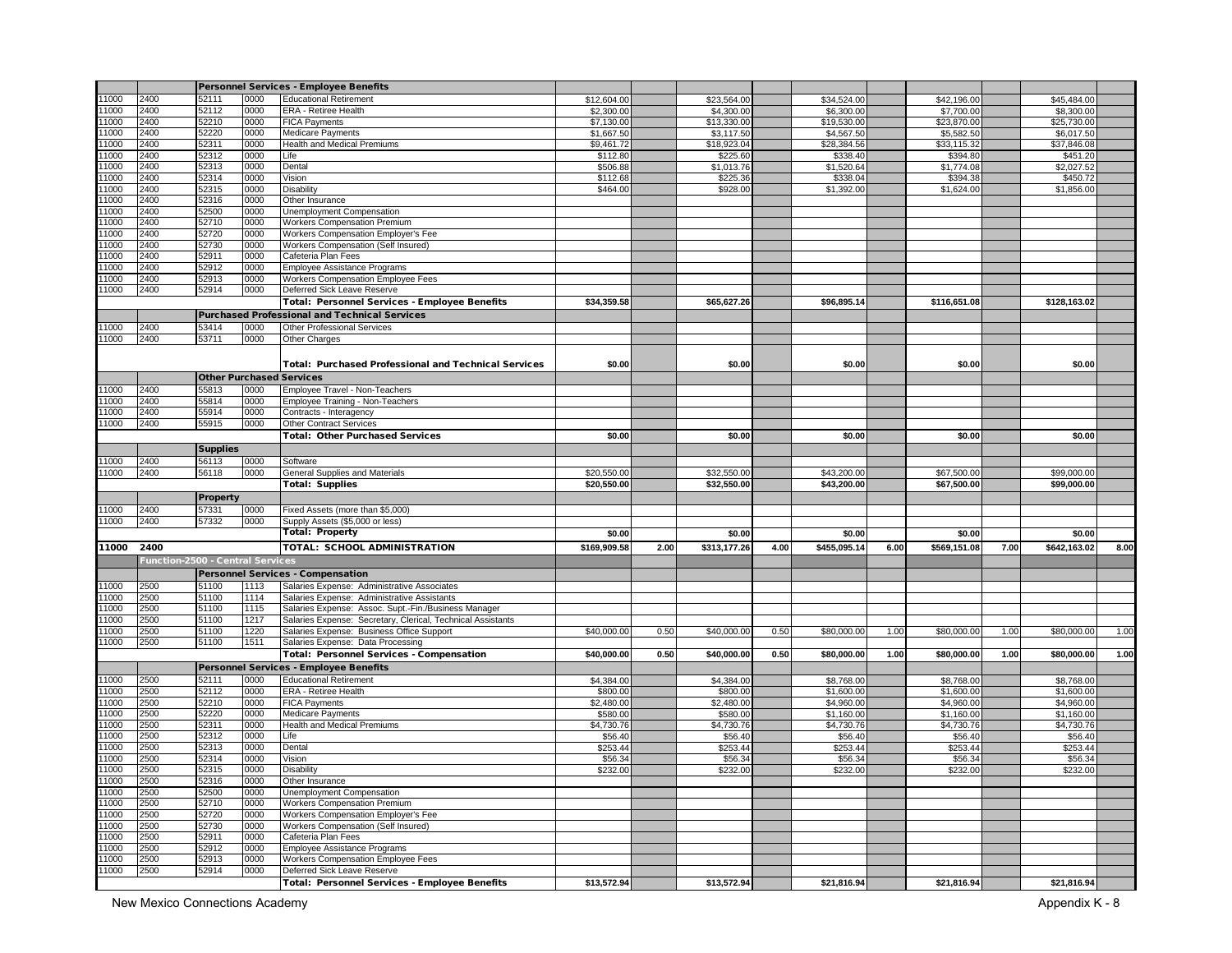|       |      |                 |      | <b>Purchased Professional and Technical Services</b>                      |              |      |              |      |              |      |              |      |              |      |
|-------|------|-----------------|------|---------------------------------------------------------------------------|--------------|------|--------------|------|--------------|------|--------------|------|--------------|------|
| 11000 | 2500 | 3414            | 0000 | <b>Other Professional Services</b>                                        | \$35,997.00  |      | \$74,004.00  |      | \$107,221.00 |      | \$147,876.00 |      | \$213,750.00 |      |
| 11000 | 2500 | 53711           | 0000 | Other Charges                                                             | \$40,000.00  |      | \$56,000.00  |      | \$80,000.00  |      | \$112,000.00 |      | \$160,000.00 |      |
|       |      |                 |      |                                                                           |              |      |              |      |              |      |              |      |              |      |
|       |      |                 |      | <b>Total: Purchased Professional and Technical Services</b>               | \$75,997.00  |      | \$130,004.00 |      | \$187,221.00 |      | \$259,876.00 |      | \$373,750.00 |      |
|       |      |                 |      | <b>Other Purchased Services</b>                                           |              |      |              |      |              |      |              |      |              |      |
| 1000  | 2500 | 55400           | 0000 | Advertising                                                               |              |      |              |      |              |      |              |      |              |      |
| 11000 | 2500 | 55813           | 0000 | Employee Travel - Non-Teachers                                            |              |      |              |      |              |      |              |      |              |      |
| 1000  | 2500 | 55814           | 0000 | Employee Training - Non-Teachers                                          |              |      |              |      |              |      |              |      |              |      |
| 1000  | 2500 | 55914           | 0000 | Contracts - Interagency                                                   |              |      |              |      |              |      |              |      |              |      |
| 11000 | 2500 | 55915           | 0000 | Other Contract Services                                                   | \$23,250.00  |      | \$42,000.00  |      | \$51,750.00  |      | \$90,000.00  |      | \$135,000.00 |      |
|       |      |                 |      | <b>Total: Other Purchased Services</b>                                    | \$23,250.00  |      | \$42,000.00  |      | \$51,750.00  |      | \$90,000.00  |      | \$135,000.00 |      |
|       |      | <b>Supplies</b> |      |                                                                           |              |      |              |      |              |      |              |      |              |      |
| 11000 | 2500 | 56113           | 0000 | Software                                                                  |              |      |              |      |              |      |              |      |              |      |
| 11000 | 2500 | 56118           | 0000 | General Supplies and Materials                                            |              |      |              |      |              |      |              |      |              |      |
|       |      |                 |      | <b>Total: Supplies</b>                                                    | \$0.00       |      | \$0.00       |      | \$0.00       |      | \$0.00       |      | \$0.00       |      |
|       |      |                 |      |                                                                           |              |      |              |      |              |      |              |      |              |      |
|       |      | Property        |      |                                                                           |              |      |              |      |              |      |              |      |              |      |
| 11000 | 2500 | 57331           | 0000 | Fixed Assets (more than \$5,000)                                          |              |      |              |      |              |      |              |      |              |      |
| 11000 | 2500 | 57332           | 0000 | Supply Assets (\$5,000 or less)                                           |              |      |              |      |              |      |              |      |              |      |
|       |      |                 |      | <b>Total: Property</b>                                                    | \$0.00       |      | \$0.00       |      | \$0.00       |      | \$0.00       |      | \$0.00       |      |
| 11000 | 2500 |                 |      | <b>TOTAL: CENTRAL SERVICES</b>                                            | \$152,819.94 | 0.50 | \$225,576.94 | 0.50 | \$340,787.94 | 1.00 | \$451,692.94 | 1.00 | \$610,566.94 | 1.00 |
|       |      |                 |      | Tunction-2600 - Operation and Maintenance of Plant                        |              |      |              |      |              |      |              |      |              |      |
|       |      |                 |      | <b>Personnel Services - Compensation</b>                                  |              |      |              |      |              |      |              |      |              |      |
| 11000 | 2600 | 51100           | 1113 | Salaries Expense: Administrative Associates                               |              |      |              |      |              |      |              |      |              |      |
| 1000  | 2600 | 51100           | 1114 | Salaries Expense: Administrative Assistants                               |              |      |              |      |              |      |              |      |              |      |
| 1000  | 2600 | 51100           | 1217 | Salaries Expense: Secretary, Clerical, Technical Assistants               |              |      |              |      |              |      |              |      |              |      |
| 1000  | 2600 | 51100           | 1219 | Salaries Expense: Duty Personnel                                          |              |      |              |      |              |      |              |      |              |      |
| 11000 | 2600 | 51100           | 1614 | Salaries Expense: Maintenance                                             |              |      |              |      |              |      |              |      |              |      |
| 1000  | 2600 | 51100           | 1615 | Salaries Expense: Custodial                                               |              |      |              |      |              |      |              |      |              |      |
| 11000 | 2600 | 51100           | 1623 | Salaries Expense: Crosswalk Guards                                        |              |      |              |      |              |      |              |      |              |      |
|       |      |                 |      | Total: Personnel Services - Compensation                                  | \$0.00       | 0.00 | \$0.00       | 0.00 | \$0.00       | 0.00 | \$0.00       | 0.00 | \$0.00       | 0.00 |
|       |      |                 |      | Personnel Services - Employee Benefits                                    |              |      |              |      |              |      |              |      |              |      |
| 11000 | 2600 | 52111           | 0000 | <b>Educational Retirement</b>                                             |              |      |              |      |              |      |              |      |              |      |
| 11000 | 2600 | 52112           | 0000 | ERA - Retiree Health                                                      |              |      |              |      |              |      |              |      |              |      |
| 1000  | 2600 | 52210           | 0000 | <b>FICA Payments</b>                                                      |              |      |              |      |              |      |              |      |              |      |
| 1000  | 2600 | 52220           | 0000 | Medicare Payments                                                         |              |      |              |      |              |      |              |      |              |      |
| 1000  | 2600 | 52311           | 0000 | <b>Health and Medical Premiums</b>                                        |              |      |              |      |              |      |              |      |              |      |
| 1000  | 2600 | 52312           | 0000 | Life                                                                      |              |      |              |      |              |      |              |      |              |      |
| 1000  | 2600 | 52313           | 0000 | Dental                                                                    |              |      |              |      |              |      |              |      |              |      |
| 1000  | 2600 | 52314           | 0000 | Vision                                                                    |              |      |              |      |              |      |              |      |              |      |
| 11000 | 2600 | 52315           | 0000 | Disability                                                                |              |      |              |      |              |      |              |      |              |      |
| 11000 | 2600 | 52316           | 0000 | Other Insurance                                                           |              |      |              |      |              |      |              |      |              |      |
| 11000 | 2600 | 52500           | 0000 | Unemployment Compensation                                                 |              |      |              |      |              |      |              |      |              |      |
| 11000 | 2600 | 52710           | 0000 | <b>Workers Compensation Premium</b>                                       |              |      |              |      |              |      |              |      |              |      |
| 11000 | 2600 | 52720           | 0000 | Workers Compensation Employer's Fee                                       |              |      |              |      |              |      |              |      |              |      |
| 11000 | 2600 | 52730           | 0000 | <b>Workers Compensation (Self Insured)</b>                                |              |      |              |      |              |      |              |      |              |      |
| 1000  | 2600 | 52911           | 0000 | Cafeteria Plan Fees                                                       |              |      |              |      |              |      |              |      |              |      |
| 1000  | 2600 | 52912<br>52913  | 0000 | Employee Assistance Programs<br><b>Workers Compensation Employee Fees</b> |              |      |              |      |              |      |              |      |              |      |
| 1000  | 2600 |                 | 0000 |                                                                           |              |      |              |      |              |      |              |      |              |      |
| 1000  | 2600 | 52914           | 0000 | Deferred Sick Leave Reserve                                               |              |      |              |      |              |      |              |      |              |      |
|       |      |                 |      | Total: Personnel Services - Employee Benefits                             | \$0.00       |      | \$0.00       |      | \$0.00       |      | \$0.00       |      | \$0.00       |      |
|       |      |                 |      | <b>Purchased Professional and Technical Services</b>                      |              |      |              |      |              |      |              |      |              |      |
| 11000 | 2600 | 53711           | 0000 | Other Charges                                                             |              |      |              |      |              |      |              |      |              |      |
|       |      |                 |      | Total: Purchased Professional and Tech Services                           | \$0.00       |      | \$0.00       |      | \$0.00       |      | \$0.00       |      | \$0.00       |      |
|       |      |                 |      | <b>Purchased Property Services</b>                                        |              |      |              |      |              |      |              |      |              |      |
| 1000  | 2600 | 54311           | 0000 | Maintenance & Repair - Furniture/Fixtures/Equipment                       |              |      |              |      |              |      |              |      |              |      |
| 1000  | 2600 | 54312           | 0000 | Maintenance & Repair - Buildings and Grounds                              |              |      |              |      |              |      |              |      |              |      |
| 1000  | 2600 | 54313           | 0000 | Maintenance & Repair - Vehicles                                           |              |      |              |      |              |      |              |      |              |      |
| 1000  | 2600 | 54411           | 0000 | Electricity                                                               |              |      |              |      |              |      |              |      |              |      |
| 1000  | 2600 | 54412           | 0000 | Natural Gas (Buildings)                                                   |              |      |              |      |              |      |              |      |              |      |
| 1000  | 2600 | 54413           | 0000 | Propane/Butane (Buildings)                                                |              |      |              |      |              |      |              |      |              |      |
| 11000 | 2600 | 54414           | 0000 | Other Energy (Buildings)                                                  |              |      |              |      |              |      |              |      |              |      |
| 1000  | 2600 | 54415           | 0000 | Water/Sewage                                                              |              |      |              |      |              |      |              |      |              |      |
| 1000  | 2600 | 54416           | 0000 | <b>Communication Services</b>                                             | \$10,000.00  |      | \$15,000.00  |      | \$20,000.00  |      | \$25,000.00  |      | \$25,000.00  |      |
| 1000  | 2600 | 54610           | 0000 | Rental - Land and Buildings                                               | \$0.00       |      | \$0.00       |      | \$0.00       |      | \$0.00       |      | \$0.00       |      |
| 1000  | 2600 | 54620           | 0000 | Rental - Equipment and Vehicles                                           |              |      |              |      |              |      |              |      |              |      |
| 1000  | 2600 | 54630           | 0000 | Rental - Computers and Related Equipment                                  |              |      |              |      |              |      |              |      |              |      |
|       |      |                 |      | <b>Total: Purchased Property Services</b>                                 | \$10,000.00  |      | \$15,000.00  |      | \$20,000.00  |      | \$25,000.00  |      | \$25,000.00  |      |

New Mexico Connections Academy **Appendix K - 9** Appendix K - 9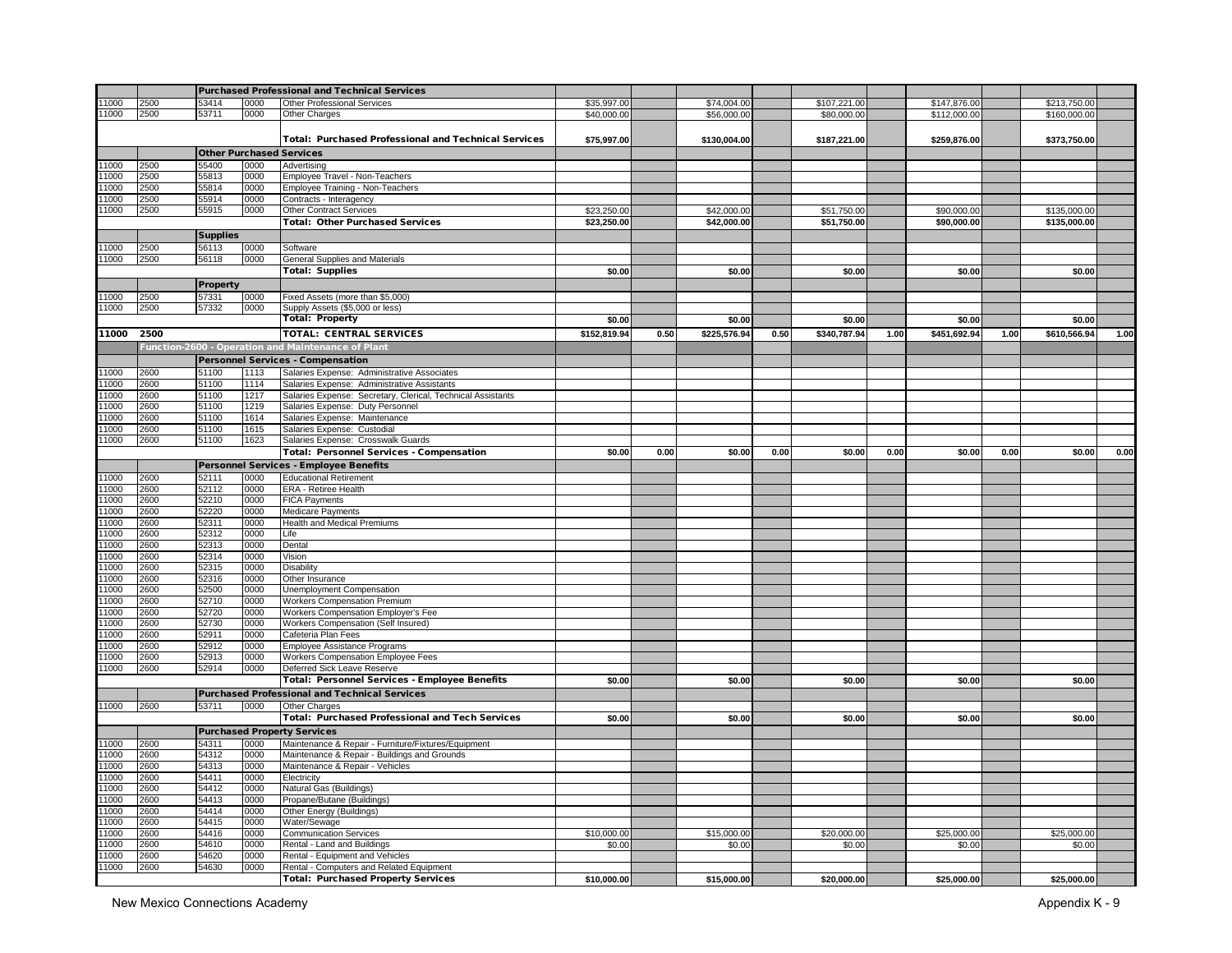|       |      |                 |      | <b>Other Purchased Services</b>                             |              |      |                |      |                |      |                |       |                |       |
|-------|------|-----------------|------|-------------------------------------------------------------|--------------|------|----------------|------|----------------|------|----------------|-------|----------------|-------|
| 1000  | 2600 | 55200           | 0000 | Property/Liability Insurance                                | \$11,500.00  |      | \$11,500.00    |      | \$11,500.00    |      | \$23,000.00    |       | \$23,000.00    |       |
| 1000  | 2600 | 55813           | 0000 | Employee Travel - Non-Teachers                              |              |      |                |      |                |      |                |       |                |       |
| 1000  | 2600 | 55814           | 0000 | Employee Training - Non-Teachers                            |              |      |                |      |                |      |                |       |                |       |
| 1000  | 2600 | 55914           | 0000 | Contracts - Interagency                                     |              |      |                |      |                |      |                |       |                |       |
| 1000  | 2600 | 55915           | 0000 | <b>Other Contract Services</b>                              | \$10,000.00  |      | \$10,000.00    |      | \$10,000.00    |      | \$10,000.00    |       | \$10,000.00    |       |
|       |      |                 |      | <b>Total: Other Purchased Services</b>                      | \$21,500.00  |      | \$21,500.00    |      | \$21,500.00    |      | \$33,000.00    |       | \$33,000.00    |       |
|       |      | <b>Supplies</b> |      |                                                             |              |      |                |      |                |      |                |       |                |       |
| 1000  | 2600 | 56113           | 0000 | Software                                                    |              |      |                |      |                |      |                |       |                |       |
| 1000  | 2600 | 56118           | 0000 | General Supplies and Materials                              |              |      |                |      |                |      |                |       |                |       |
| 11000 | 2600 | 56210           | 0000 | Natural Gas (Vehicles)                                      |              |      |                |      |                |      |                |       |                |       |
| 1000  | 2600 | 56211           | 0000 | Gasoline                                                    |              |      |                |      |                |      |                |       |                |       |
| 1000  | 2600 | 56212           | 0000 | Diesel Fuel                                                 |              |      |                |      |                |      |                |       |                |       |
| 1000  | 2600 | 56213           | 0000 | Propane (Vehicles)                                          |              |      |                |      |                |      |                |       |                |       |
| 1000  | 2600 | 56214           | 0000 | Lubricants/Anti-Freeze                                      |              |      |                |      |                |      |                |       |                |       |
| 1000  | 2600 | 56215           | 0000 | Tires/Tubes                                                 |              |      |                |      |                |      |                |       |                |       |
| 1000  | 2600 | 56216           | 0000 | Maintenance Supplies/Parts                                  |              |      |                |      |                |      |                |       |                |       |
|       |      |                 |      | <b>Total: Supplies</b>                                      | \$0.00       |      | \$0.00         |      | \$0.00         |      | \$0.00         |       | \$0.00         |       |
|       |      |                 |      |                                                             |              |      |                |      |                |      |                |       |                |       |
|       |      | Property        |      |                                                             |              |      |                |      |                |      |                |       |                |       |
| 1000  | 2600 | 57331           | 0000 | Fixed Assets (more than \$5,000)                            |              |      |                |      |                |      |                |       |                |       |
| 1000  | 2600 | 57332           | 0000 | Supply Assets (\$5,000 or less)                             |              |      |                |      |                |      |                |       |                |       |
|       |      |                 |      | <b>Total: Property</b>                                      | \$0.00       |      | \$0.00         |      | \$0.00         |      | \$0.00         |       | \$0.00         |       |
| 11000 | 2600 |                 |      | TOTAL: OPERATION AND MAINTENANCE OF PLANT                   | \$31,500.00  | 0.00 | \$36,500.00    | 0.00 | \$41,500.00    | 0.00 | \$58,000.00    | 0.00  | \$58,000.00    | 0.00  |
|       |      |                 |      | Function-2700 - Student Transportation                      |              |      |                |      |                |      |                |       |                |       |
|       |      |                 |      | <b>Personnel Services - Compensation</b>                    |              |      |                |      |                |      |                |       |                |       |
| 1000  | 2700 | 51100           | 1113 | Salaries Expense: Administrative Associates                 |              |      |                |      |                |      |                |       |                |       |
| 1000  | 2700 | 51100           | 1114 | Salaries Expense: Administrative Assistants                 |              |      |                |      |                |      |                |       |                |       |
| 1000  | 2700 | 51100           | 1217 | Salaries Expense: Secretary, Clerical, Technical Assistants |              |      |                |      |                |      |                |       |                |       |
| 11000 | 2700 | 51100           | 1319 | Salaries Expense: Special Ed. Assistants                    |              |      |                |      |                |      |                |       |                |       |
|       |      |                 |      | Total: Personnel Services - Compensation                    | \$0.00       | 0.00 | \$0.00         | 0.00 | \$0.00         | 0.00 | \$0.00         | 0.00  | \$0.00         | 0.00  |
|       |      |                 |      | Personnel Services - Employee Benefits                      |              |      |                |      |                |      |                |       |                |       |
| 1000  | 2700 | 52111           | 0000 | <b>Educational Retirement</b>                               |              |      |                |      |                |      |                |       |                |       |
| 1000  | 2700 | 52112           | 0000 | ERA - Retiree Health                                        |              |      |                |      |                |      |                |       |                |       |
| 1000  | 2700 | 52210           | 0000 | <b>FICA Payments</b>                                        |              |      |                |      |                |      |                |       |                |       |
| 1000  | 2700 | 52220           | 0000 | <b>Medicare Payments</b>                                    |              |      |                |      |                |      |                |       |                |       |
| 11000 | 2700 | 52311           | 0000 | <b>Health and Medical Premiums</b>                          |              |      |                |      |                |      |                |       |                |       |
| 1000  | 2700 | 52312           | 0000 | Life                                                        |              |      |                |      |                |      |                |       |                |       |
| 1000  | 2700 | 52313           | 0000 | Dental                                                      |              |      |                |      |                |      |                |       |                |       |
| 1000  | 2700 | 52314           | 0000 | Vision                                                      |              |      |                |      |                |      |                |       |                |       |
| 1000  | 2700 | 52315           | 0000 | <b>Disability</b>                                           |              |      |                |      |                |      |                |       |                |       |
| 11000 | 2700 | 52316           | 0000 | Other Insurance                                             |              |      |                |      |                |      |                |       |                |       |
| 1000  | 2700 | 52500           | 0000 | Unemployment Compensation                                   |              |      |                |      |                |      |                |       |                |       |
| 1000  | 2700 | 52710           | 0000 | <b>Workers Compensation Premium</b>                         |              |      |                |      |                |      |                |       |                |       |
| 1000  | 2700 | 52720           | 0000 | Workers Compensation Employer's Fee                         |              |      |                |      |                |      |                |       |                |       |
| 1000  | 2700 | 52730           | 0000 | Workers Compensation (Self Insured)                         |              |      |                |      |                |      |                |       |                |       |
| 1000  | 2700 | 52911           | 0000 | Cafeteria Plan Fees                                         |              |      |                |      |                |      |                |       |                |       |
| 1000  | 2700 | 52912           | 0000 | Employee Assistance Programs                                |              |      |                |      |                |      |                |       |                |       |
| 1000  | 2700 | 52913           | 0000 | Workers Compensation Employee Fees                          |              |      |                |      |                |      |                |       |                |       |
| 1000  | 2700 | 52914           | 0000 | Deferred Sick Leave Reserve                                 |              |      |                |      |                |      |                |       |                |       |
|       |      |                 |      | Total: Personnel Services - Employee Benefits               | \$0.00       |      | \$0.00         |      | \$0.00         |      | \$0.00         |       | \$0.00         |       |
|       |      |                 |      | <b>Purchased Professional and Technical Services</b>        |              |      |                |      |                |      |                |       |                |       |
| 1000  | 2700 | 53711           | 0000 | Other Charges                                               |              |      |                |      |                |      |                |       |                |       |
|       |      |                 |      |                                                             |              |      |                |      |                |      |                |       |                |       |
|       |      |                 |      | Total: Purchased Professional and Technical Services        | \$0.00       |      | \$0.00         |      | \$0.00         |      | \$0.00         |       | \$0.00         |       |
|       |      |                 |      |                                                             |              |      |                |      |                |      |                |       |                |       |
|       |      |                 |      | <b>Purchased Property Services</b>                          |              |      |                |      |                |      |                |       |                |       |
| 1000  | 2700 | 55111           | 0000 | Transportation Per-Capita Feeders                           |              |      |                |      |                |      |                |       |                |       |
| 11000 | 2700 | 55112           | 0000 | <b>Transportation Contractors</b>                           |              |      |                |      |                |      |                |       |                |       |
|       |      |                 |      | <b>Total: Purchased Property Services</b>                   | \$0.00       |      | \$0.00         |      | \$0.00         |      | \$0.00         |       | \$0.00         |       |
| 11000 | 2700 |                 |      | <b>TOTAL: STUDENT TRANSPORTATION</b>                        | \$0.00       | 0.00 | \$0.00         | 0.00 | \$0.00         | 0.00 | \$0.00         | 0.00  | \$0.00         | 0.00  |
| 11000 | 2000 |                 |      | <b>TOTAL: SUPPORT SERVICES</b>                              | \$763,470.81 | 3.50 | \$1,581,499.58 | 6.50 | \$2,146,789.46 | 9.00 | \$2,797,466.40 | 10.00 | \$3,731,778.34 | 11.00 |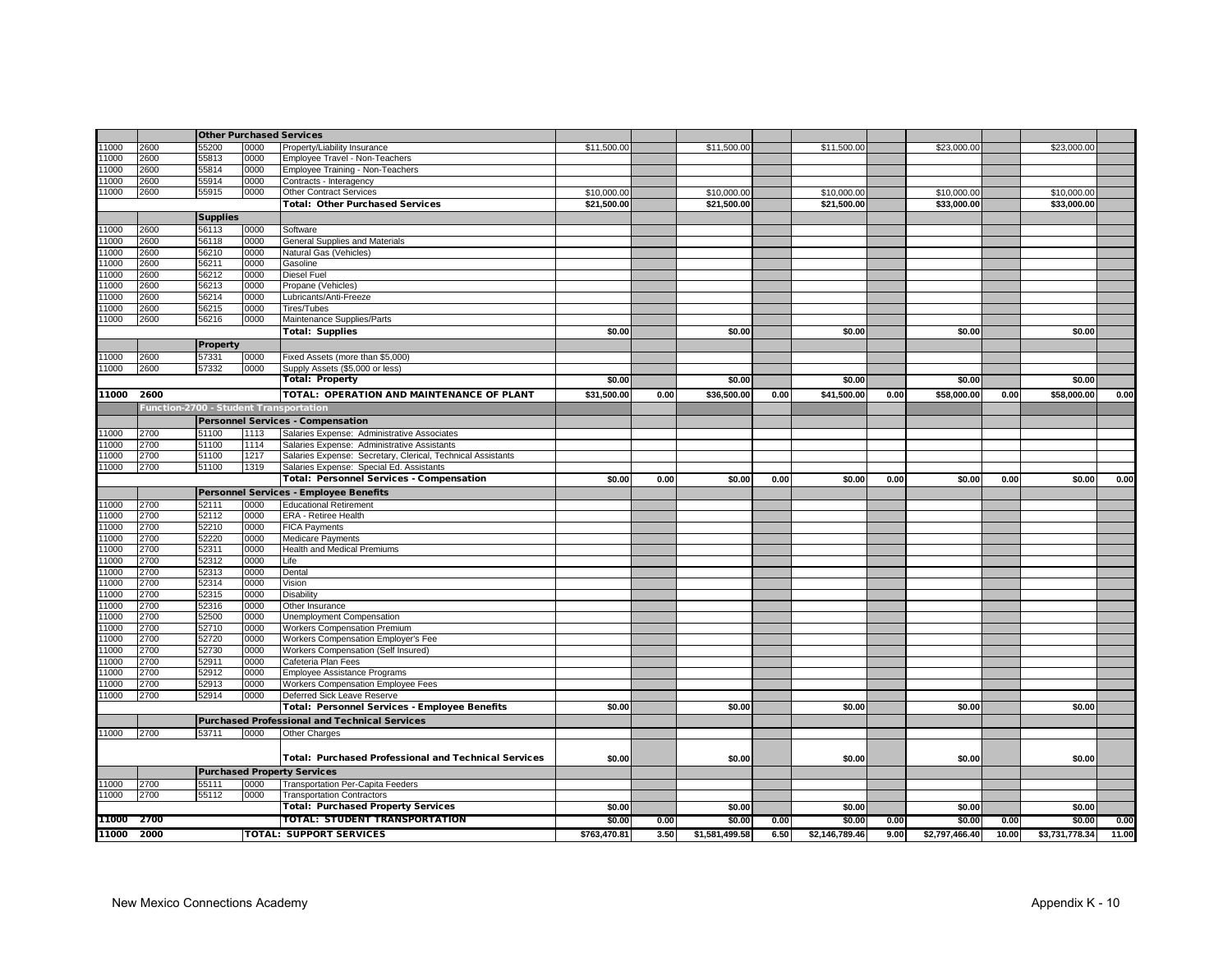|                |              | Function-3100 - Food Service Operations        |              |                                                                |        |      |        |      |        |      |        |      |        |      |
|----------------|--------------|------------------------------------------------|--------------|----------------------------------------------------------------|--------|------|--------|------|--------|------|--------|------|--------|------|
|                |              |                                                |              | <b>Personnel Services - Compensation</b>                       |        |      |        |      |        |      |        |      |        |      |
| 11000          | 3100         | 51100                                          | 1113         | Salaries Expense: Administrative Associates                    |        |      |        |      |        |      |        |      |        |      |
| 11000          | 3100         | 51100                                          | 1114         | Salaries Expense: Administrative Assistants                    |        |      |        |      |        |      |        |      |        |      |
| 11000          | 3100         | 51100                                          | 1217         | Salaries Expense: Secretary, Clerical, Technical Assistants    |        |      |        |      |        |      |        |      |        |      |
| 11000          | 3100         | 51100                                          | 1617         | Salaries Expense: Food Service                                 |        |      |        |      |        |      |        |      |        |      |
|                |              |                                                |              | <b>Total: Personnel Services - Compensation</b>                | \$0.00 | 0.00 | \$0.00 | 0.00 | \$0.00 | 0.00 | \$0.00 | 0.00 | \$0.00 | 0.00 |
|                |              |                                                |              | <b>Personnel Services - Employee Benefits</b>                  |        |      |        |      |        |      |        |      |        |      |
| 11000          | 3100         | 52111                                          | 0000         | <b>Educational Retirement</b>                                  |        |      |        |      |        |      |        |      |        |      |
| 11000          | 3100         | 52112                                          | 0000         | ERA - Retiree Health                                           |        |      |        |      |        |      |        |      |        |      |
| 11000          | 3100         | 52210                                          | 0000         | <b>FICA Payments</b>                                           |        |      |        |      |        |      |        |      |        |      |
| 11000          | 3100         | 52220                                          | 0000         | <b>Medicare Payments</b>                                       |        |      |        |      |        |      |        |      |        |      |
| 11000          | 3100         | 52311                                          | 0000         | <b>Health and Medical Premiums</b>                             |        |      |        |      |        |      |        |      |        |      |
| 11000          | 3100         | 52312                                          | 0000         | Life                                                           |        |      |        |      |        |      |        |      |        |      |
| 11000          | 3100         | 52313                                          | 0000         | Dental                                                         |        |      |        |      |        |      |        |      |        |      |
| 11000          | 3100         | 52314                                          | 0000         | Vision                                                         |        |      |        |      |        |      |        |      |        |      |
| 11000          | 3100         | 52315                                          | 0000         | Disability                                                     |        |      |        |      |        |      |        |      |        |      |
| 11000          | 3100         | 52316                                          | 0000         | Other Insurance                                                |        |      |        |      |        |      |        |      |        |      |
| 11000          | 3100         | 52500                                          | 0000         | Unemployment Compensation                                      |        |      |        |      |        |      |        |      |        |      |
| 11000          | 3100         | 52710                                          | 0000         | Workers Compensation Premium                                   |        |      |        |      |        |      |        |      |        |      |
| 11000          | 3100         | 52720                                          | 0000         | Workers Compensation Employer's Fee                            |        |      |        |      |        |      |        |      |        |      |
| 11000          | 3100         | 52730                                          | 0000         | Workers Compensation (Self Insured)                            |        |      |        |      |        |      |        |      |        |      |
| 11000          | 3100         | 52911                                          | 0000         | Cafeteria Plan Fees                                            |        |      |        |      |        |      |        |      |        |      |
| 11000          | 3100         | 52912                                          | 0000         | Employee Assistance Programs                                   |        |      |        |      |        |      |        |      |        |      |
| 11000          | 3100         | 52913                                          | 0000         | Workers Compensation Employee Fees                             |        |      |        |      |        |      |        |      |        |      |
| 11000          | 3100         | 52914                                          | 0000         | Deferred Sick Leave Reserve                                    | \$0.00 |      |        |      |        |      |        |      |        |      |
|                |              |                                                |              | Total: Personnel Services - Employee Benefits                  |        |      | \$0.00 |      | \$0.00 |      | \$0.00 |      | \$0.00 |      |
|                |              | <b>Function-3100 - Food Service Operations</b> |              |                                                                |        |      |        |      |        |      |        |      |        |      |
|                |              |                                                |              | <b>Purchased Professional and Technical Services</b>           |        |      |        |      |        |      |        |      |        |      |
| 11000          | 3100         | 53411                                          | 0000         | Auditing                                                       |        |      |        |      |        |      |        |      |        |      |
| 11000          | 3100         | 53413                                          | 0000         | Legal                                                          |        |      |        |      |        |      |        |      |        |      |
| 11000          | 3100         | 53414                                          | 0000         | <b>Other Professional Services</b>                             |        |      |        |      |        |      |        |      |        |      |
| 11000          | 3100         | 53711                                          | 0000         | Other Charges                                                  |        |      |        |      |        |      |        |      |        |      |
|                |              |                                                |              | <b>Total: Purchased Professional and Tech Services</b>         | \$0.00 |      | \$0.00 |      | \$0.00 |      | \$0.00 |      | \$0.00 |      |
|                |              |                                                |              | <b>Purchased Property Services</b>                             |        |      |        |      |        |      |        |      |        |      |
| 11000          | 3100         | 54311                                          | 0000         | Maintenance & Repair - Furniture/Fixtures/Equipment            |        |      |        |      |        |      |        |      |        |      |
| 11000          | 3100         | 54312                                          | 0000         | Maintenance & Repair - Buildings and Grounds                   |        |      |        |      |        |      |        |      |        |      |
| 11000          | 3100         | 54313                                          | 0000         | Maintenance & Repair - Vehicles                                |        |      |        |      |        |      |        |      |        |      |
| 11000          | 3100         | 54411                                          | 0000         | Electricity                                                    |        |      |        |      |        |      |        |      |        |      |
| 11000          | 3100         | 54412                                          | 0000         | Natural Gas (Buildings)                                        |        |      |        |      |        |      |        |      |        |      |
| 11000          | 3100         | 54413                                          | 0000         | Propane/Butane (Buildings)                                     |        |      |        |      |        |      |        |      |        |      |
| 11000          | 3100         | 54414                                          | 0000         | Other Energy (Buildings)                                       |        |      |        |      |        |      |        |      |        |      |
| 11000<br>11000 | 3100<br>3100 | 54415<br>54416                                 | 0000<br>0000 | Water/Sewage                                                   |        |      |        |      |        |      |        |      |        |      |
| 11000          | 3100         | 54610                                          | 0000         | <b>Communication Services</b>                                  |        |      |        |      |        |      |        |      |        |      |
| 11000          | 3100         | 54620                                          | 0000         | Rental - Land and Buildings<br>Rental - Equipment and Vehicles |        |      |        |      |        |      |        |      |        |      |
| 11000          | 3100         | 54630                                          | 0000         | Rental - Computers and Related Equipment                       |        |      |        |      |        |      |        |      |        |      |
|                |              |                                                |              | <b>Total: Purchased Property Services</b>                      | \$0.00 |      | \$0.00 |      | \$0.00 |      | \$0.00 |      | \$0.00 |      |
|                |              |                                                |              | <b>Other Purchased Services</b>                                |        |      |        |      |        |      |        |      |        |      |
| 11000          | 3100         | 55813                                          | 0000         |                                                                |        |      |        |      |        |      |        |      |        |      |
| 11000          | 3100         | 55814                                          | 0000         | Employee Travel - Non-Teachers                                 |        |      |        |      |        |      |        |      |        |      |
| 11000          | 3100         | 55914                                          | 0000         | Employee Training - Non-Teachers<br>Contracts - Interagency    |        |      |        |      |        |      |        |      |        |      |
| 11000          | 3100         | 55915                                          | 0000         | <b>Other Contract Services</b>                                 |        |      |        |      |        |      |        |      |        |      |
|                |              |                                                |              | <b>Total: Other Purchased Services</b>                         | \$0.00 |      | \$0.00 |      | \$0.00 |      | \$0.00 |      | \$0.00 |      |
|                |              |                                                |              |                                                                |        |      |        |      |        |      |        |      |        |      |
|                |              | <b>Supplies</b>                                |              |                                                                |        |      |        |      |        |      |        |      |        |      |
| 11000          | 3100         | 56113                                          | 0000         | Software                                                       |        |      |        |      |        |      |        |      |        |      |
| 11000          | 3100         | 56116                                          | 0000         | Food                                                           |        |      |        |      |        |      |        |      |        |      |
| 1000<br>11000  | 3100<br>3100 | 56117                                          | 0000<br>0000 | Non-Food                                                       |        |      |        |      |        |      |        |      |        |      |
|                |              | 56118                                          |              | General Supplies and Materials                                 |        |      |        |      |        |      |        |      |        |      |
|                |              |                                                |              | <b>Total: Supplies</b>                                         | \$0.00 |      | \$0.00 |      | \$0.00 |      | \$0.00 |      | \$0.00 |      |
|                |              | Property                                       |              |                                                                |        |      |        |      |        |      |        |      |        |      |
| 11000          | 3100         | 57331                                          | 0000         | Fixed Assets (more than \$5,000)                               |        |      |        |      |        |      |        |      |        |      |
| 11000          | 3100         | 57332                                          | 0000         | Supply Assets (\$5,000 or less)                                |        |      |        |      |        |      |        |      |        |      |
|                |              |                                                |              | <b>Total: Property</b>                                         | \$0.00 |      | \$0.00 |      | \$0.00 |      | \$0.00 |      | \$0.00 |      |
|                | 11000 3100   |                                                |              | <b>TOTAL: FOOD SERVICES OPERATIONS</b>                         | \$0.00 | 0.00 | \$0.00 | 0.00 | \$0.00 | 0.00 | \$0.00 | 0.00 | \$0.00 | 0.00 |